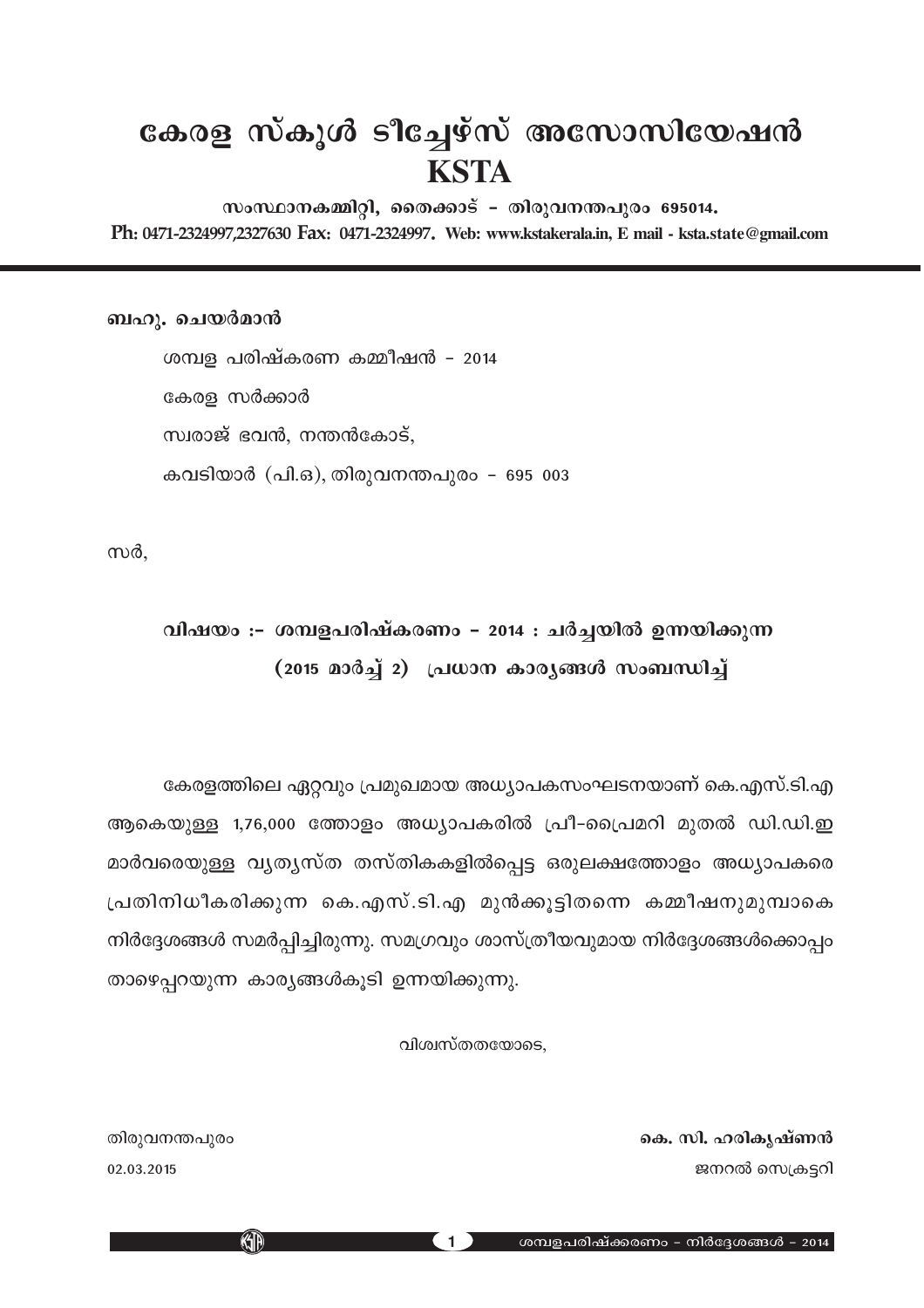## *ആമുഖം*

അനൃസംസ്ഥാനങ്ങളെ അപേക്ഷിച്ച് മെച്ചപ്പെട്ട കുലിവൃവസ്ഥയാണ് ഭകരളത്തിലുള്ളത്. ഈ വേതനഘടന കേരളത്തിന്റെ സാമൂഹ്യ പുരോഗതിയ്ക്ക് ഒരു പ്രധാനപ്പെട്ട ഘടകമാണ്. അതിവിദഗ്ദ തൊഴിൽ മേഖല എന്ന നിലയ്ക്ക് അധ്യാപകരുടെ വേതന ഘടന, പരിഷ്ക്കരിക്കുമ്പോൾ കൂടുതൽ സൂക്ഷ്മതയും കൃതൃതയും പുലർത്തേണ്ടതുണ്ട്. സമഗ്രവും ശാസ്ത്രീയവുമായി തയ്യാറാക്കിയ നിർദ്ദേശങ്ങളിൽ ഊന്നേണ്ട കാര്യങ്ങൾ ഒരിക്കൽക്കൂടി സമർപ്പിക്കുന്നു.

- 1. ശമ്പള പരിഷ്ക്കരണതീയതി 2014 ജൂലൈ 1 ആയിരിക്കണം (2009 ജൂലൈ 1 മുതൽക്കാണ് കഴിഞ്ഞ ശമ്പളപരിഷ്ക്കരണാനുകൂല്യങ്ങൾ അനുഭവവേദ്യമായത്).
- 2. അവശ്യാധിഷ്ഠിത മിനിമം വേതനത്തിന്റെ അടിസ്ഥാനത്തിലാണ് ശമ്പളം നിർണ്ണയിക്കേണ്ടത്.
- 3. പ്രമോഷൻ ആനുകൂല്യങ്ങൾ കുറഞ്ഞവിഭാഗം എന്ന നിലയിൽ 6, 12, 18, 23 വർഷങ്ങൾക്ക് 4 ഗ്രേഡ് ആനുകൂല്യം അനുവദിക്കണം.
- 4. പങ്കാളിത്ത പെൻഷൻ ഒഴിവാക്കുകയും സ്റ്റാറ്റ്യൂട്ടറി പെൻഷൻ നിലനിർത്തുകയും വേണം.
- 5. എൽ.ടി.സി (ലീവ് ട്രാവൽ കൺവെൻഷൻ) പരിമിതപ്പെടുത്താതെ എല്ലാവർഷവും അനുവദിക്കണം.
- 6. പൂർണ്ണപെൻഷൻ ലഭിക്കുന്നതിനുള്ള സർവ്വീസ് കാലദൈർഘ്യം നിലവിൽ 30 വർഷമാണ്. ഇത് 20 ആക്കി കുറയ്ക്കണം. ഇതിൽ കൂടുതലുള്ളവർക്ക് ആനുപാതിക വർദ്ധനവും നൽകണം.
- 7. അധൃാപകരിൽ ഏറെയും അധികയോഗൃതയുള്ളവരാണ്. അധിക യോഗ്യതയുള്ളവർക്ക് അഡ്വാൻസ് ഇൻക്രിമെന്റ് നൽകണം.
- 8. തൊഴിലിൽ കൃതൃത വരുത്തുന്നതിന് അധൃാപകർ അക്കാദമിക്തലം മെച്ചപ്പെടണം. ഇതിനായി റഫറൻസ് ഗ്രന്ഥങ്ങൾ വാങ്ങുന്നതിന് 'റഫറൻസ് അലവൻസ്' അനുവദിക്കണം.
- 9. കുട്ടികളുടെ പഠനത്തിന് 'ചിൽന്ധ്രൻസ് എഡ്യുക്കേഷണൽ അലവൻസ്' അനുവദിക്കണം.
- 10. പ്രസവാവധി 240 ദിവസമായും പെറ്റേണിറ്റി ലീവ് 20 ദിവസമായും വർദ്ധിപ്പിക്കണം.
- 11. കുട്ടികളുടെ സംരക്ഷണാർത്ഥം ചൈൽഡ് കെയർ ലീവ് അനുവദിക്കണം.

**KJP**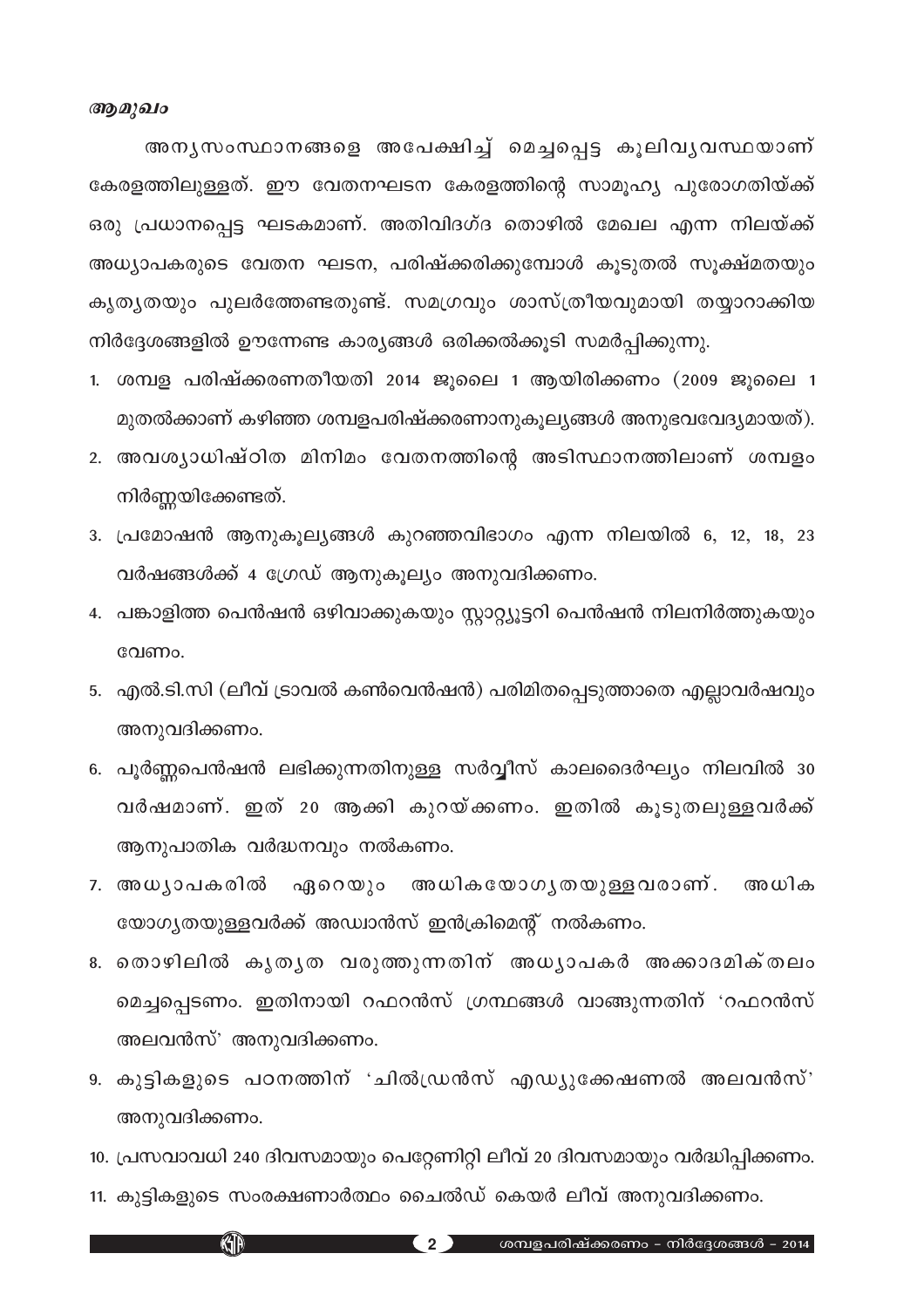12. സ്വകാര്യ സ്കൂൾ അധ്യാപകരുൾപ്പെടെ അഡ്വാൻസ് ലോൺ അനുവദിക്കണം.

- 13. പാർട് ടൈം അധ്യാപകരുടെ ഇൻക്രിമെന്റൽ സർവ്വീസ് വെയ്റ്റേജിന് പരിഗണിക്കണം.
- 14. ഡി.സി.ആർ. ജി അവസാനമാസ ശമ്പളത്തിന്റെ (ശമ്പളം+ഡി.എ) പതിനാറര ഇരട്ടി തുക പരമാവധി 7,00,000 ആയി നിജപ്പെടുത്താതെ മുഴുവൻ തുകയും നൽകണം. മിനിമം കാലാവധി 5 വർഷം എന്നത് ഒഴിവാക്കണം.
- 15. പെൻഷൻ ഘടകത്തിൽ (ഫാക്ടർ) മാറ്റം വരുത്താതെ പെൻഷൻ പുനസ്ഥാപിക്കാനുള്ള കാലദൈർഘ്യം 8 വർഷമാക്കി കുറയ്ക്കണം.
- 16. മെഡിക്കൽ റീ-ഇംപേഴ്സ്മെന്റ് അലോട്ട്മെന്റ് സമ്പ്രദായം ഒഴിവാക്കണം. സ്വകാര്യ ആശുപത്രികളെ റീ-ഇംപേഴ്സ്മെന്റ് ലിസ്റ്റിൽ ഉൾപ്പെടുത്തണം.
- 17. ആർജ്ജിതാവധി പണമായി നൽകുന്നതിന്റെ പരിധി ഒഴിവാക്കണം.
- 18. എച്ച്.ടി.എ നൽകുന്നത് ശാസ്ത്രീയമായി പുനർനിശ്ചയിക്കണം. അടിസ്ഥാന ശമ്പളത്തിന്റെ 5 ശതമാനം നൽകണം. വാംക്ലോത്ത് അലവൻസ് നൽകണം.
- 19. ഹയർസെക്കന്ററി മേഖലയിൽ 5 വർഷം പൂർത്തിയാക്കുന്ന മുഴുവൻ ജൂനിയർ അധ്യാപകരേയും സീനിയർ അധ്യാപകരാക്കി മാറ്റി ശമ്പളം അനുവദിക്കണം.
- 20. വീട്ടുവാടകബത്ത അടിസ്ഥാന ശമ്പളത്തിന്റെ നിശ്ചിത ശതമാനം എന്ന നിലയിൽ ആക്കണം.

വിവിധ കാറ്റഗറിയിലുള്ള അധ്യാപകരുടെ ശമ്പള സ്കെയിലും മറ്റു നിർദ്ദേശങ്ങളും വിശദമായി ഇതിനോടൊപ്പം നൽകുന്നു. കമ്മീഷൻ പരിശോധിച്ച് നൽകിയ നിർദ്ദേശങ്ങൾ പൂർണ്ണമായും പരിഗണിക്കണമെന്ന് അഭ്യർത്ഥിക്കുന്നു.

#### ചർച്ചയിൽ പങ്കെടുക്കുന്നവർ

കെ.പി.സന്തോഷ്കുമാർ (സെക്രട്ടറി) ടി.വി.മദനമോഹനൻ (സെക്രട്ടറി)

കെ.എൻ.സുകുമാരൻ (പ്രസിഡന്റ്) കെ.സി.ഹരികൃഷ്ണൻ (ജന.സെക്രട്ടറി) ടി.എസ്.എൻ.ഇളയത് (ട്രഷറർ)

**KATA** 

3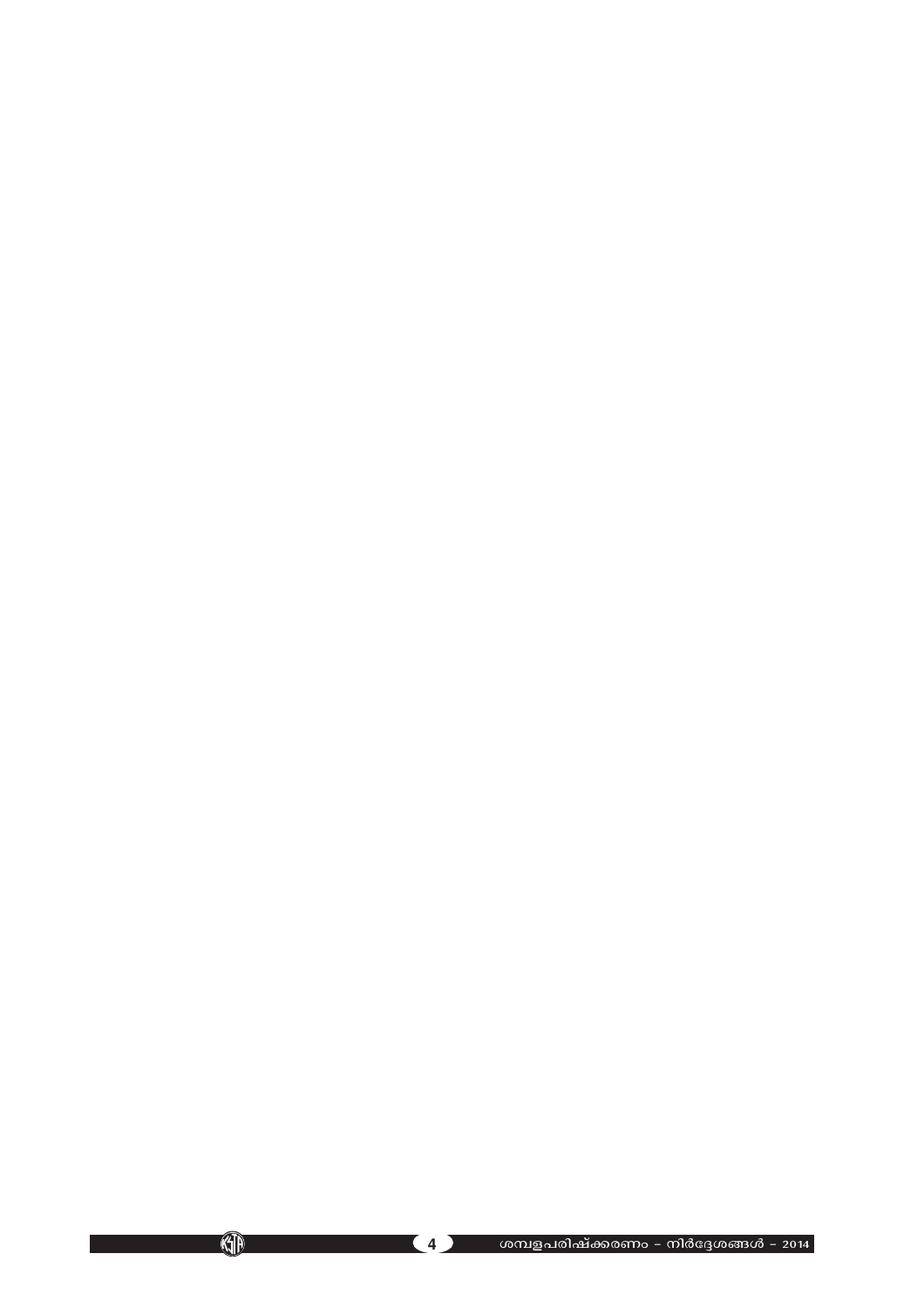കേരളാ സ്കുൾ ടീച്ചേഴ്സ് അസോസിയേഷൻ കെ എസ് ടി എ

# ശമ്പളപരിഷ്കരണം - 2014 mldcgcooncid

ശമ്പളപരിഷ്ക്കരണം - നിർദ്ദേശങ്ങൾ - 2014

5

KID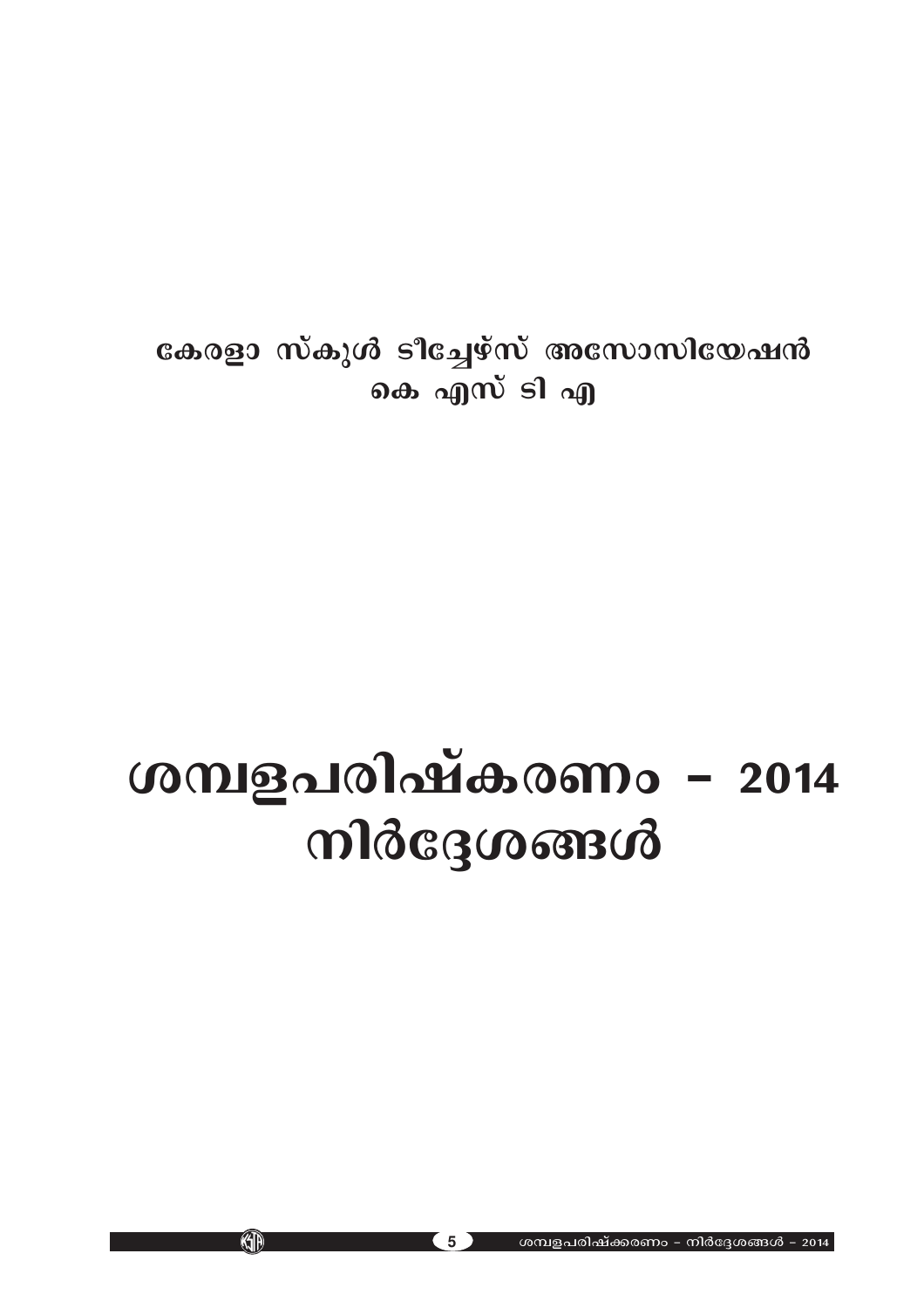ബഹു. ചെയർമാൻ

ശമ്പള പരിഷ്കരണ കമ്മീഷൻ - 2014 കേരള സർക്കാർ സ്വരാജ് ഭവൻ, നന്തൻകോട്, കവടിയാർ (പി.ഒ), തിരുവനന്തപുരം - 695 003

സർ,

വിഷയം :- ശമ്പളപരിഷ്കരണം - 2014 - നിർദ്ദേശങ്ങൾ സംബന്ധിച്ച്

കേരളത്തിലെ സർക്കാർ – എയ്ഡഡ് മേഖലയിലെ സ്കുളുകളിലെയും, എസ്.

സി.ഇ.ആർ.ടി, ഡയറ്റ് തുടങ്ങിയ സ്ഥാപനങ്ങളിലെയും എല്ലാ കാറ്റഗറികളിലുംപെട്ട ഒരു ലക്ഷത്തോളം അധ്യാപകരെ പ്രതിനിധീകരിക്കുന്ന പൊതുസംഘടനയാണ് കെ. എസ്.ടി.എ. ഈ മേഖലയിലെ അധ്യാപകരുടെ സേവന–വേതന വ്യവസ്ഥകൾ സംബ ന്ധിച്ച സമഗ്രവും സാമുഹികവീക്ഷണത്തോടും കൂടിയ നിവേദനമാണ് ഇതിനോ ടൊപ്പം ചേർത്തിട്ടുള്ളത്. ഇതു സംബന്ധിച്ച് വിശദമായ ചർച്ചയ്ക്ക് അവസരമുണ്ടാ ക്കണമെന്ന് അഭ്യർത്ഥിക്കുന്നു.

വിശ്വസ്തതയോടെ,

എ.കെ.ഉണ്ണികൃഷ്ണൻ ജനറൽ സെക്രട്ടറി

തിരുവനന്തപുരം 18.09.2014

KJD

 $(6)$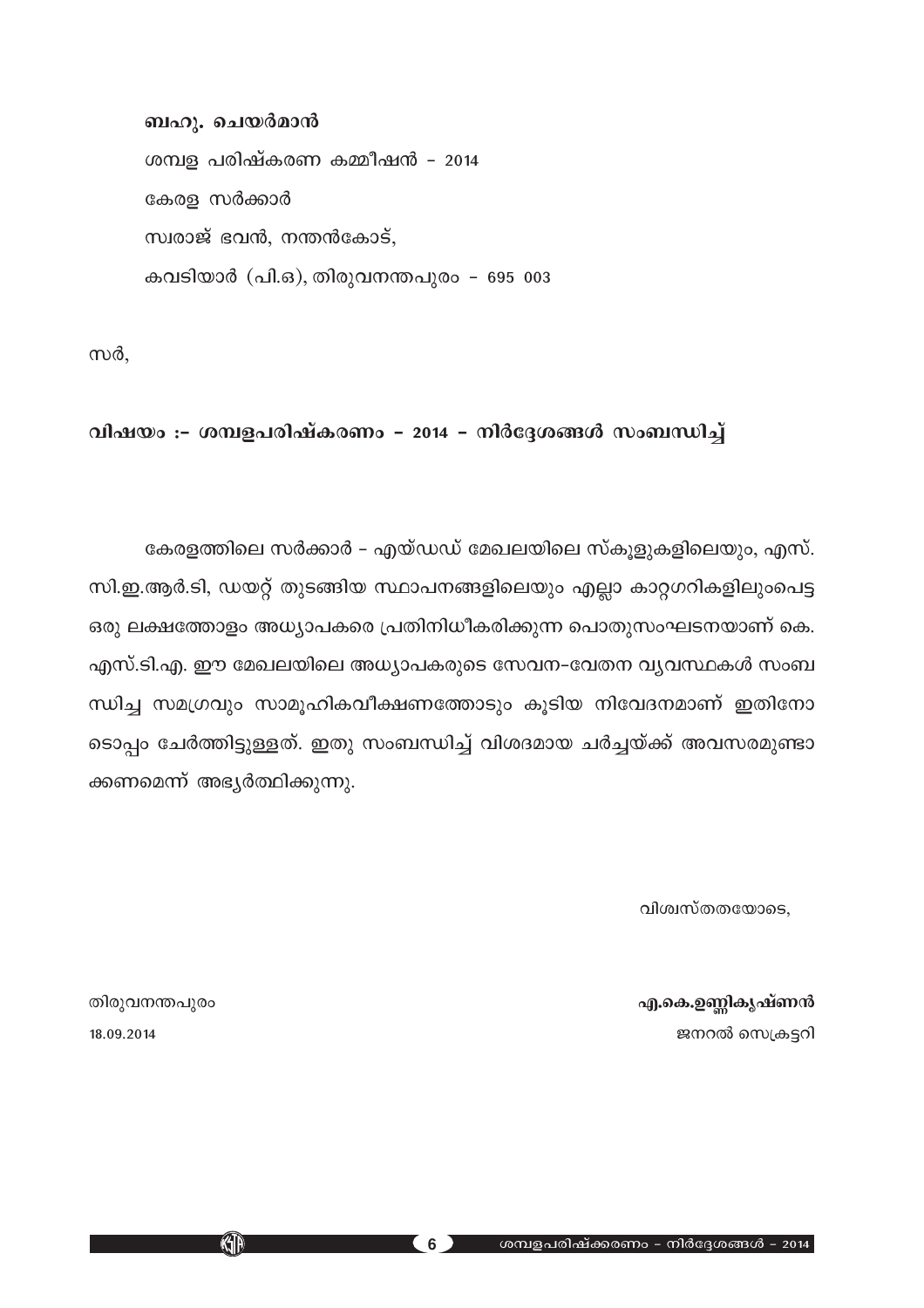#### *ആമുഖം*

#### ശമ്പള പരിഷ്കരണത്തിന്റെ ആവശൃകത

കേരളത്തിലെ സർക്കാർ ജീവനക്കാരുടെയും അധ്യാപകരുടെയും ശമ്പള പരിഷ്ക രണത്തിനായി 2013 നവംബർ 30 ലെ സർക്കാർ ഉത്തരവ് ((കെ) നമ്പർ 583/2013/ധനകാര്യ വകുപ്പ്) പ്രകാരം നിയമിക്കപ്പെട്ട റിട്ട. ജസ്റ്റിസ് സി. എൻ. രാമചമ്പ്രൻ നായർ (ചെയർമാൻ), മുൻ ട്രഷറി ഡയറക്ടറും റിട്ട. ധനകാര്യ അഡീഷണൽ സെക്രട്ടറിയുമായ ശ്രീ. കെ.വി. തോമസ് (മെമ്പർ സെക്രട്ടറി) അഡ്വ. ടി.വി. ജോർജ്ജ് (മെമ്പർ) എന്നിവരുടെ മുമ്പാകെ താഴെപറയുന്ന നിർദ്ദേശങ്ങൾ സമർപ്പിക്കുന്നു.

അധ്യാപകരുടെയും ജീവനക്കാരുടെയും ശമ്പളം സമയബന്ധിതമായി പരിഷ്കരി ക്കുന്ന കീഴ്വഴക്കം 1968 മുതൽ കേരളത്തിൽ നിലവിലുണ്ട്. അഞ്ചുവർഷത്തെ ഇടവേളക ളിൽ കൃത്യമായി ഈ പ്രക്രിയ നടക്കാറുണ്ട്. ഒരു ശമ്പള പരിഷ്കരണത്തിന് 8 വർഷം ഇടവേള വന്നത് 2002 ലാണ്. 1997 ൽ ശമ്പളം പരിഷ്ക്കരിച്ചതിനുശേഷം 2002 ൽ നട ത്തേണ്ട ശമ്പള പരിഷ്കരണം അട്ടിമറിച്ചു. 2004 ൽ ശമ്പള പരിഷ്കരണം നടത്തുകയും 2005 മുതൽ സാമ്പത്തിക ആനുകൂല്യങ്ങൾ നൽകുകയും ചെയ്തതുമൂലം ജീവനക്കാരു ടെയും അധ്യാപകരുടെയും മുന്നുവർഷത്തെ സാമ്പത്തിക ആനുകൂല്യങ്ങൾ നഷ്ടപ്പെട്ടു.

ഇതര സംസ്ഥാനങ്ങളെ അപേക്ഷിച്ച് മെച്ചപ്പെട്ട കൂലിവ്യവസ്ഥയാണ് കേരളത്തി ലുള്ളത്. മറ്റു പല ഘടകങ്ങളുടെയും കൂട്ടത്തിൽ ഈ മെച്ചപ്പെട്ട വേതനഘടന കേരള ത്തിന്റെ സാമൂഹികപുരോഗതിയ്ക്ക് ഒരു കാരണമാണ്. ഇടത്തരക്കാരന്റെ ജീവിത നില വാരത്തിന്റെ കാര്യത്തിലും ജീവിതച്ചെലവിന്റെ കാര്യത്തിലും ഇതര സംസ്ഥാനങ്ങളെ ക്കാൾ വളരെ മുന്നിൽ നിൽക്കുന്ന കേരളത്തിൽ സമയബന്ധിതമായി സേവന വ്യവ സ്ഥയും കൂലിവ്യവസ്ഥയും പുതുക്കേണ്ടത് അത്യാവശ്യമാണ്. ജീവിതച്ചെലവിലുണ്ടാകുന്ന വർദ്ധനവുമായി താരതമ്യം ചെയ്യുമ്പോൾ വേതനത്തിന്റെ മൂല്യശോഷണത്തിന്റെ ചെറി യൊരു ശതമാനം മാത്രമേ ക്ഷാമബത്തയിലൂടെ നികത്തുവാൻ കഴിയുകയുള്ളൂ.

- $\mathcal F$  2011 ലെ ശമ്പള പരിഷ്കരണത്തിനുശേഷം അവശ്യ സാധനങ്ങളുടെ വിലനിലവാര ത്തിൽ വലിയ വർദ്ധനവാണ് ഉണ്ടായത്.
- $\mathcal F$  ഈ കാലയളവിൽ ഉണ്ടായ ഭീമമായ ചികിത്സാചെലവ് അധ്യാപകരുടെയും ജീവന ക്കാരുടെയും വേതന പരിഷ്കരണം അനിവാര്യമാക്കുന്നു.
- $\mathcal F$  വിദ്യാഭ്യാസ രംഗത്തെ സ്വാശ്രയ-സ്വകാര്യവൽക്കരണം വിദ്യാഭ്യാസ ചെലവ് ക്രമാ തീതമായി വർദ്ധിക്കുന്നതിന് കാരണമായി.
- $\mathcal F$  ടെലിഫോൺ, മൊബൈൽഫോൺ, കമ്പ്യൂട്ടർ തുടങ്ങിയവ വിദ്യാഭ്യാസത്തിന്റെയും നിതൃജീവിതത്തിന്റെയും ഭാഗമായി മാറി.
- $\mathcal F$  പെട്രോൾ, ഡീസൽ, മണ്ണെണ്ണ, പാചക വാതകം എന്നീ അവശൃസാധനങ്ങളുടെ

**KATA**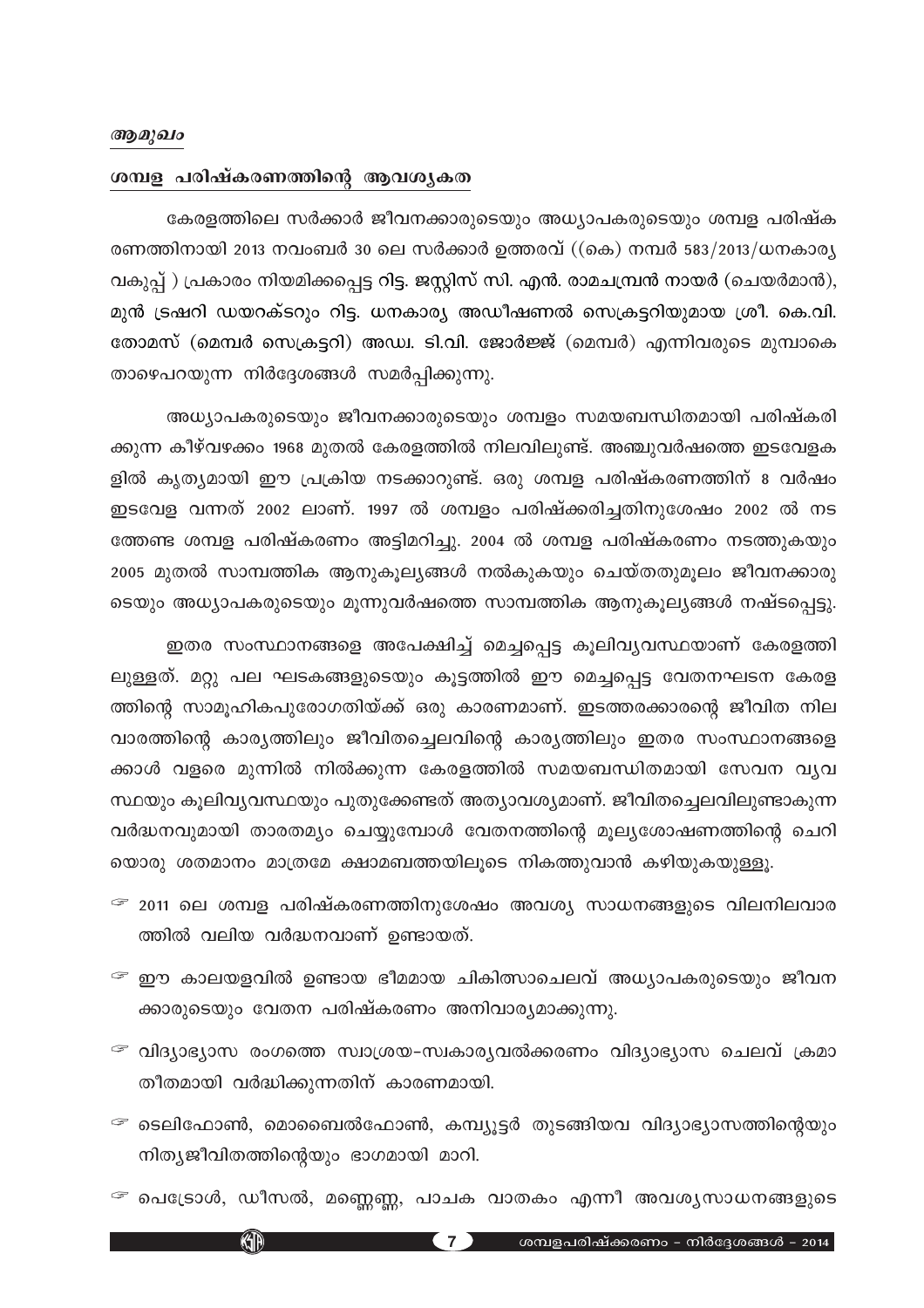വിലവർദ്ധനവ്, വൈദ്യുതി ചാർജ്ജിൽ ഉണ്ടായ വർദ്ധനവ് എന്നിവ നിശ്ചിത വരുമാന ക്കാരായ അധ്യാപകരുടെ കുടുംബച്ചെലവ് ഭീമമായി വർദ്ധിപ്പിച്ചു.

<sup>– ഒ</sup>രൂപയുടെ മൂല്യശോഷണം കാരണം ജീവിതച്ചെലവ് താങ്ങാൻ പറ്റുന്നതിലും അപ്പുറ ത്തായി.

## ശമ്പളപരിഷ്കരണത്തിന് സ്വീകരിക്കേണ്ട പൊതുമാനദണ്ഡം

#### മിനിമം വേതനം

15–ാം ഇന്ത്യൻ ലേബർ കമ്മീഷന്റെ മാനദണ്ഡങ്ങൾക്ക് അനുസ്യതമായുള്ള മിനി മംകൂലി ഇതുവരെ ജീവനക്കാർക്ക് നൽകിയിട്ടില്ലെന്ന് വസ്തുതകൾ പരിശോധിച്ചാൽ ബോധ്യപ്പെടുന്നതാണ്. അതിനാൽ പത്താം ശമ്പള കമ്മീഷൻ കണക്കിലെടുക്കേണ്ട ഘട കങ്ങൾ ചുവടെ ചേർക്കുന്നു.

- 1. അവശ്യാധിഷ്ഠിത മിനിമം വേതനതത്വം അനുസരിച്ചായിരിക്കണം ശമ്പളം നിർണ്ണയി ക്കേണ്ടത്.
- 2. ഓരോ വിഭാഗം ജോലിയുടെയും അന്തർഗതമൂല്യങ്ങളും സ്വഭാവവും പ്രത്യേകതയും കൃത്യമായി പഠിക്കുകയും വിലയിരുത്തുകയും ചെയ്യണം. വിവിധ വിഭാഗങ്ങൾ തമ്മി ലുള്ള ലംബവും തിരശ്ചീനവുമായുള്ള ബന്ധങ്ങളും പരിശോധനയ്ക്ക് വിധേയമാക്ക ണം.
- 3. മിനിമം വേതനവും പരമാവധി വേതനവും തമ്മിലുള്ള അനുപാതം 1:8 ആയി നിശ്ച യിക്കണം.
- 4. ഏറ്റവും താഴെത്തട്ടിലുള്ള ശമ്പളം നിർണ്ണയിക്കാൻ 15–ാം ഇന്ത്യൻ ലേബർ കമ്മീഷൻ നിർദ്ദേശങ്ങൾ മാനദണ്ഡമാക്കണം.

മുകളിൽ സൂചിപ്പിച്ച നിർദ്ദേശങ്ങൾക്കുള്ള ന്യായീകരണം

 $\mathbb{G}$ 

- 1. കേന്ദ്രത്തിൽ സർക്കാർ നിശ്ചയിച്ച ഫെയർവേജ് കമ്മിറ്റി മിനിമം വേതനം കൊടു ക്കാത്ത വ്യവസായങ്ങൾക്ക് നിലനിൽക്കാൻ അവകാശമില്ലെന്ന് അഭിപ്രായപ്പെട്ടിരിക്കു  $m<sub>\lambda</sub>$ .
- 2. ഏറ്റവും താഴെതട്ടിലുള്ള ജീവനക്കാരന്റെ ശമ്പളം അവശ്യാധിഷ്ഠിതമിനിമം വേതന ത്തിന് തുല്യമായിരിക്കണമെന്ന് 15–ാം ലേബർ കമ്മീഷൻ വ്യവസ്ഥ ചെയ്യുന്നു.
- 3. കടുത്ത സാമ്പത്തിക നിയന്ത്രണങ്ങൾമൂലം Dr. Akroyd ന്റെ ഫോർമൂലപ്രകാരമുള്ള 15-ാം ഐ.എൽ.സി നിർദ്ദേശങ്ങൾ പാലിക്കാൻ മുൻ ശമ്പളകമ്മീഷനുകൾ തയ്യാറാ യിട്ടില്ല.
- 4. 9-ാം ശമ്പള കമ്മീഷൻ ഏറെക്കുറെ ഈ മാനദണ്ഡങ്ങൾ പാലിക്കാൻ ശ്രമം നടത്തി യിട്ടുണ്ട്. എന്നാൽ ചില വിഭാഗം ജീവനക്കാരുടെ ശമ്പളനിർണ്ണയത്തിൽ നിലനിന്നു പോന്നിരുന്ന സന്തുലിതാവസ്ഥയ്ക്ക് കോട്ടം തട്ടിയിട്ടുണ്ട്.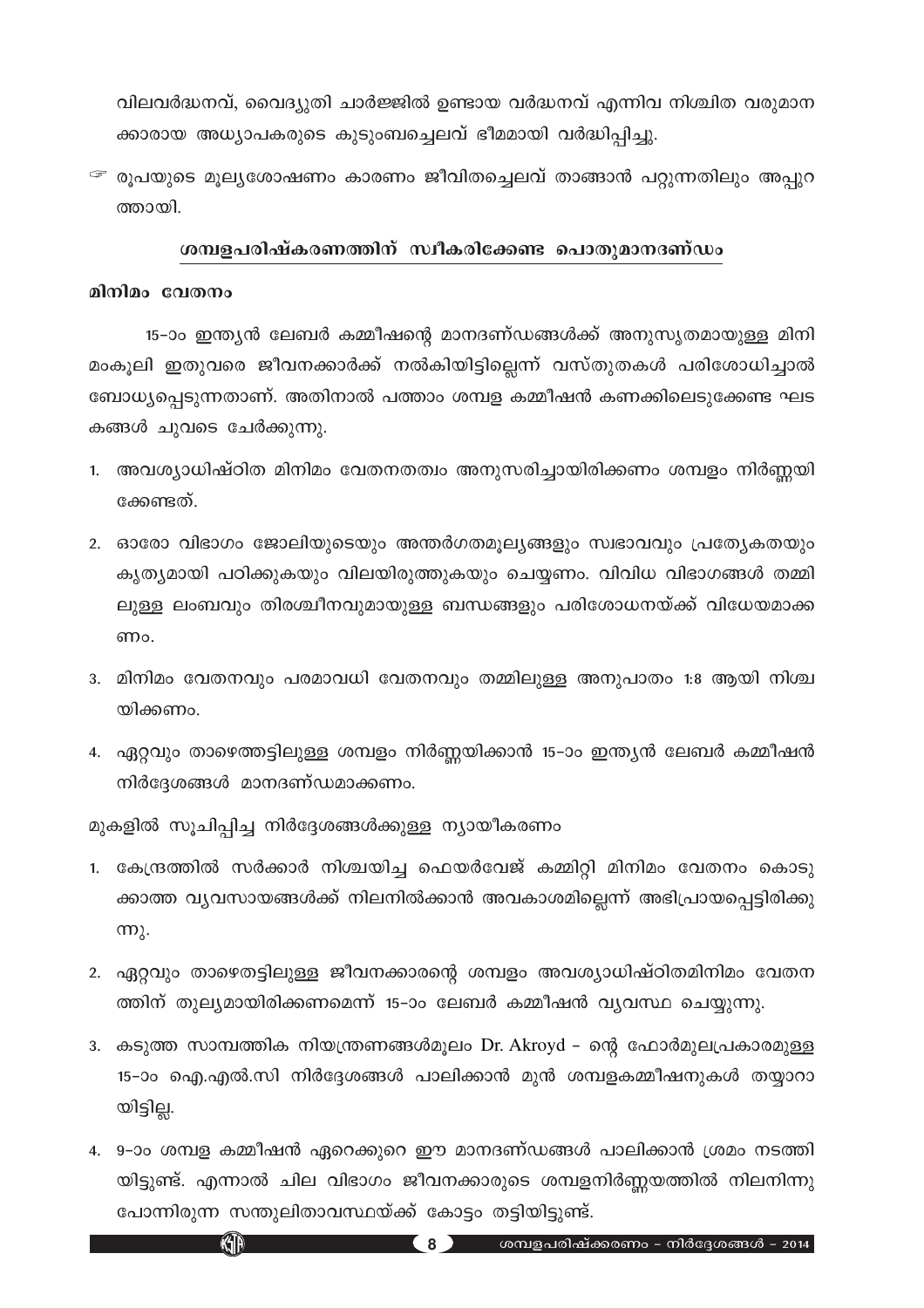- 5. നിലവിലുള്ള വിലനിലവാരമനുസരിച്ച് 4 യൂണിറ്റുള്ള ഒരു കുടുംബത്തിന്റെ ഉപജീവന ത്തിന് ഒരുമാസം 22850/– ചെലവ് വരും. 15–ാം ഐ.എൽ.സി വൃവസ്ഥപ്രകാരം ഒരു അവിദഗ്ദ്ധ തൊഴിലാളിയുടെ മിനിമം വേതനം ഇതായിരിക്കണം.
- Dr. Akroyd ന്റെ നിർദ്ദേശങ്ങളിലുള്ള 3 യൂണിറ്റ് കുടുംബത്തിനുള്ള ചെലവുകൾ 6. ഇന്നത്തെ സാഹചര്യത്തിൽ തുലോം പരിമിതമാണ്.

ഭാര്യ, ഭർത്താവ്, 2 കുട്ടികൾ എന്നിവർ മാത്രമല്ല, മാതാപിതാക്കളും കുടെ ഉൾപ്പെടു ന്നതാണ് ഒരു കുടുംബം. ഇന്ത്യൻ സമൂഹത്തിൽ നിത്യവരുമാനക്കാരായ മക്കളെ ആശ്ര യിച്ചാണ് മാതാപിതാക്കൾ ജീവിക്കുന്നത്. അതിനാൽ കുടുംബം എന്ന ഘടകത്തിൽ ഈ രണ്ടു യൂണിറ്റും കൂടി ചേർത്താൽ താഴ്ന്ന ജീവനക്കാരന്റെ മിനിമം വേതനം 37,250 രൂപയായി നിശ്ചയിക്കേണ്ടിവരും.

പാർലമെന്റിൽ അവതരിപ്പിക്കപ്പെട്ട 2012-13 ലെ സാമ്പത്തിക സർവ്വേ പ്രകാരം 2004-05 മുതൽ 2011-12 വരെ Per capitaNet National product വിലയിൽ 57.55% വർദ്ധന യുണ്ട്. 2012–13, 2013–14 ലെ കണക്കുകൾ ഔദ്യോഗിക സൈറ്റുകളിൽ ലഭ്യമല്ല. കഴിഞ്ഞ 10 വർഷങ്ങളിലെ വർദ്ധനവിന്റെ തോത് മുകളിൽ സൂചിപ്പിച്ച പ്രകാരം തുടരുകയാണ്. ഈ വർദ്ധനവിന് അനുസൃതമായി വിലയിരുത്തിയാൽ മിനിമം വേതനം 24755 രുപയായി നിശ്ചയിക്കേണ്ടിവരും.

| ആകെ                                                            |     | 24775  |
|----------------------------------------------------------------|-----|--------|
| 15725 ന്റെ 57.55 %                                             | $=$ | 9050   |
| 2014 ജുലൈ 1 ലെ മൊത്തം ശമ്പളം                                   |     | 15725  |
| വർദ്ധനവിന്റെ ശതമാനം                                            | $=$ | 57.55% |
| <u>േവർഷത്തെ വർദ്ധനവ്</u>                                       |     | 13894  |
| Per capitaNet National product at constant Price for 2011 - 12 | $=$ | 38037  |
| Per capitaNet National product at constant Price for 2004 - 05 |     | 24133  |

## മിനിമം ശമ്പളം - പരമാവധി ശമ്പളം

വിവിധ രാഷ്ട്രങ്ങളിലെ ശമ്പള ഘടനയിലെ മിനിമം–മാക്സിമം വേതനത്തിന്റെ അനു പാതം ചുവടെ ചേർക്കുന്നു.

| 1. മലേഷ്യ       |                          | 1:3   | 5. | ആസ്ട്രേലിയ | $\qquad \qquad -$            | 1.7:7 |
|-----------------|--------------------------|-------|----|------------|------------------------------|-------|
| 2. സ്വീഡൻ       |                          | 1:4   | 6. | ചൈന        | $\qquad \qquad \blacksquare$ | 1:8   |
| 3. ഫ്രാൻസ്      | $\overline{\phantom{m}}$ | 1.6:6 | 7. | തായ്ലാന്റ് | $\qquad \qquad -$            | 1:9   |
| 4. ഇന്തോനേഷ്യ - |                          | 1.6:9 |    |            |                              |       |

 $\begin{pmatrix} 9 \end{pmatrix}$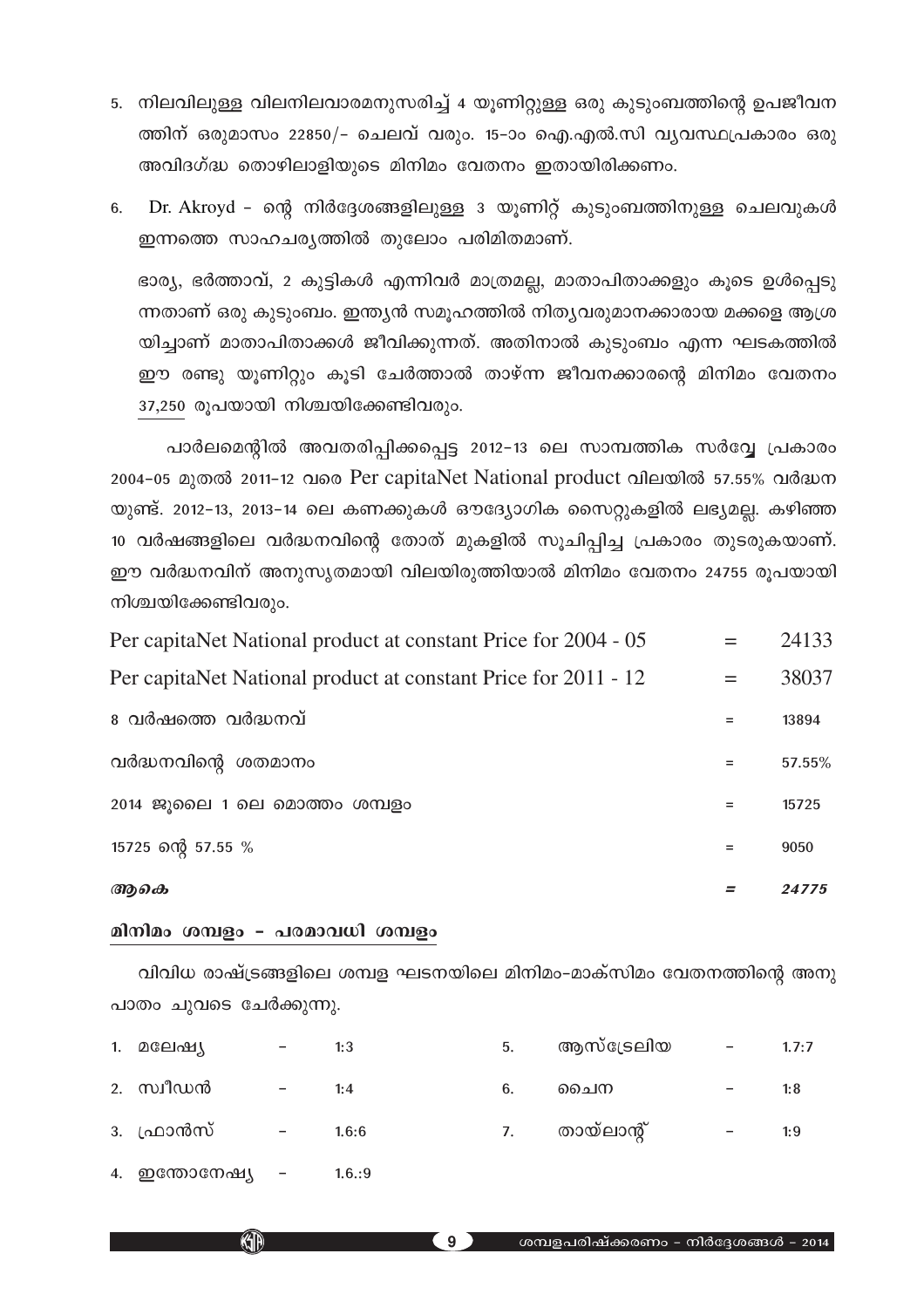ഒമ്പതാം ശമ്പള കമ്മീഷൻ 7.04 ഇരട്ടിയാണ് ഉയർന്ന ശമ്പള സ്കെയിലായി നിശ്ചയി ച്ചത് മാതൃകാപരമായ ഈ രീതി തുടരണം.

ഉയർന്ന - താഴ്ന്ന ഘടകങ്ങളിലുള്ള ജീവനക്കാർ തമ്മിൽ, വിലക്കയറ്റം, ജീവിതച്ചെ ലവ് എന്നിവയിൽ വൃത്യാസമില്ലെന്നിരിക്കെ, പ്രസ്തുത അന്തരം 8 ഇരട്ടിയേക്കാൾ അധി കമാകരുത്.

| Sl.No        | <b>Items</b>                                   | Price / Kg | Reguired for one/day                                                    | Reguired for family of<br>4 Members | Amount for a month |
|--------------|------------------------------------------------|------------|-------------------------------------------------------------------------|-------------------------------------|--------------------|
|              |                                                |            | (gms)                                                                   | (kgs)                               |                    |
| $\mathbf 1$  | Rice                                           | 42.00      | 480                                                                     | 57.600                              | 2419.00            |
| 2.           | Dal, LobiaEtc                                  | 95.00      | 80                                                                      | 9.600                               | 912.00             |
| 3.           | Raw vegitables                                 | 40.00      | 100                                                                     | 12.000                              | 480.00             |
| 4.           | Green Vegitables                               | 44.00      | 125                                                                     | 15.000                              | 660.00             |
| 5.           | Other Vegitables                               | 49.00      | 75.00                                                                   | 9.000                               | 441.00             |
| 6.           | Fruits                                         | 108.00     | 110                                                                     | 14.400                              | 1555.00            |
| 7.           | Milk                                           | 38.00      | 200                                                                     | 24.000                              | 912.00             |
| 8.           | Sugar                                          | 46.00      | 56                                                                      | 6.700                               | 308.00             |
| 9.           | Edible Oil                                     | 180.00     | 40                                                                      | 4.800                               | 864.00             |
| 10.          | Fish                                           | 335.00     | -                                                                       | 3.000                               | 1005.00            |
| 11.          | Meat                                           | 468.00     | -                                                                       | 6.500                               | 3042.00            |
| 12.          | Egg                                            | 5.00       |                                                                         | 1.200                               | 600.00             |
| 13.          | Detergents                                     | 399.00     | $\overline{\phantom{0}}$                                                | $\overline{\phantom{a}}$            | 399.00             |
| 14.          | Cloths                                         | 198.00     | -                                                                       | 7.000                               | 1386.00            |
| <b>Total</b> |                                                |            |                                                                         |                                     | 14983.00           |
| 15.          | Housing @ 7.5%                                 |            |                                                                         |                                     | 1124.00            |
| 16.          | Electicity, Fuel, Water, etc. @ 20%<br>2997.00 |            |                                                                         |                                     |                    |
| 17.          |                                                |            | Journeys, Education, Marriage, etc. Of the children, medical treatment, |                                     |                    |
|              |                                                |            | recreation, festivals, newspaper, washing, etc. @ 25%                   |                                     | 3746.00            |

| 2014 ജൂലൈ 1 ൽ മിനിമം വേതനം നിർണ്ണയിക്കാൻ കണക്കിലെടുത്ത വിലനിലവാരം |  |
|-------------------------------------------------------------------|--|
|-------------------------------------------------------------------|--|

Grand Total – minimum pay for unskilled employee 22850.00

 $\overline{\mathbb{C}}$ 

<mark>10</mark> ശമ്പളപരിഷ്ക്കരണം - നിർദ്ദേശങ്ങൾ - 2014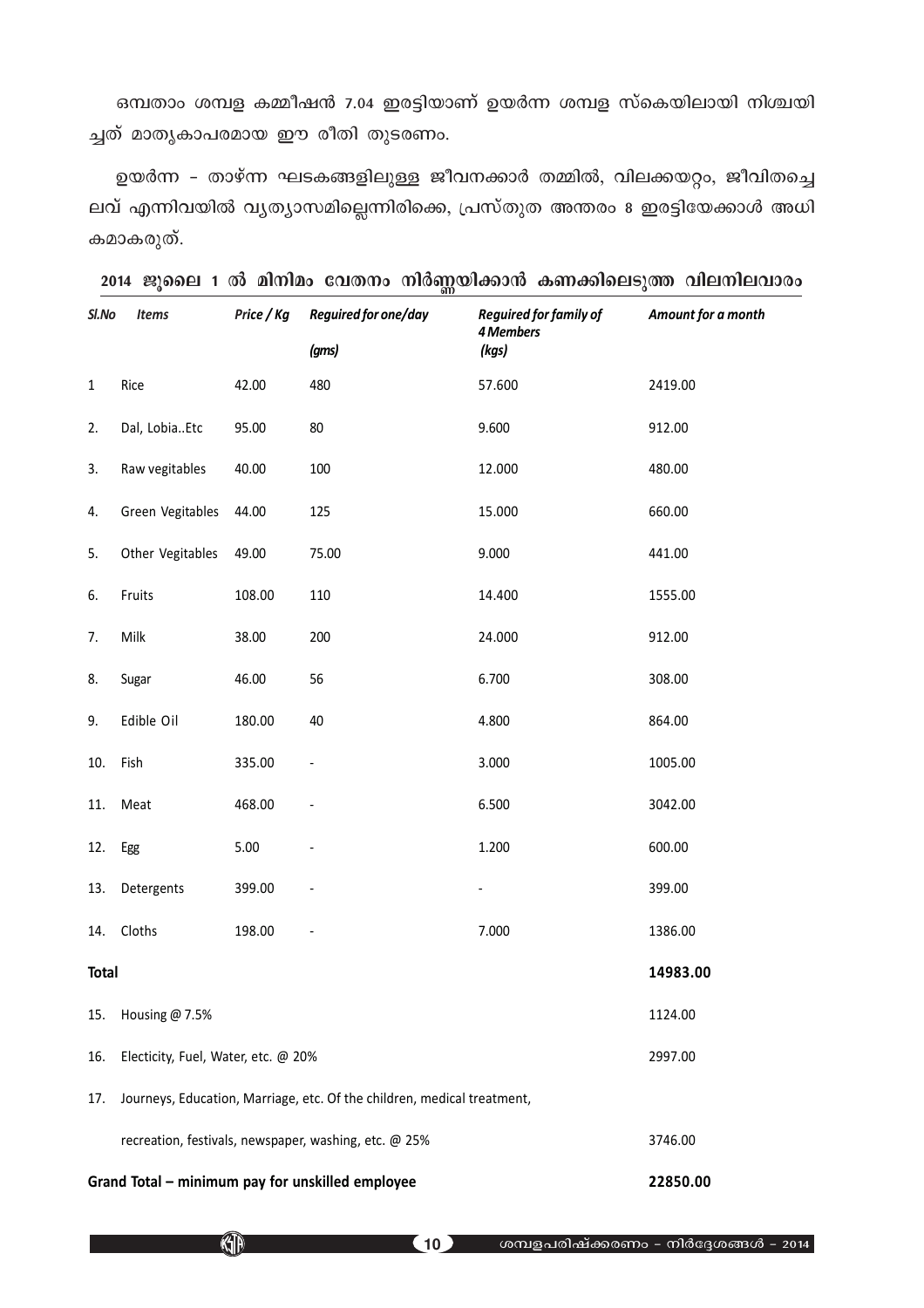#### അധ്യാപനം **– അതിവിദഗ്ധ** തൊഴിൽ

- $\mathcal F$  കോത്താരിക്കമ്മീഷൻ, നാഷണൽ കമ്മീഷൻ ഓഫ് ടീച്ചേഴ്സ് എന്നിവ അധ്യാപനം അതിവിദഗ്ധ തൊഴിലായി വിലയിരുത്തിയിട്ടുണ്ട്.
- $\mathcal F$  തൊഴിലിന്റെ മൂല്യപരിശോധന അടിസ്ഥാനമാക്കണം.
- $\mathcal F$  വിദ്യാഭ്യാസ യോഗ്യത, പ്രത്യേക സാങ്കേതിക വൈദഗ്ധ്യം.

പ്രതിഭാധനന്മാരെ അധ്യാപകവൃത്തിയിലേക്ക് ആകർഷിക്കുകയും നിലനിർത്തുകയും ചെയ്യേണ്ടത് അനിവാര്യമാണ്. ഇക്കാരണത്താൽ മെച്ചപ്പെട്ട സേവനവ്യവസ്ഥയും വേതന ഘടനയും അധ്യാപകർക്ക് ഉറപ്പ് നൽകേണ്ടതാണ്. പലവികസിത രാഷ്ട്രങ്ങളും ഇത്തരം പരിഗണനയാണ് അധ്യാപകന് നൽകിക്കൊണ്ടിരിക്കുന്നത്. മെച്ചപ്പെട്ട അക്കാദമിക നില വാരം പുലർത്തുന്നവരാണ് അധ്യാപക വൃത്തിയിലേക്ക് ആകർഷിക്കപ്പെടേണ്ടത്. എല്ലാ സാമൂഹിക പുരോഗതിയുടേയും അടിത്തറയും മൂലധനവുമാണ് വിദ്യാഭ്യാസം. അധ്യാപ കരെക്കാൾ കുറഞ്ഞ വിദ്യാഭ്യാസ യോഗ്യതയും തൊഴിൽ വൈദഗ്ധ്യവും ആവശ്യമുള്ള വർക്കുപോലും ഉയർന്ന ശമ്പളവും പ്രമോഷൻ സാധൃതകളും ഉറപ്പു വരുത്തിയതാ യിക്കാണാം.

## $\omega$  (Man-ing algao algao and algao and the pools and the mand in the mand of  $\omega_2$

- $\mathcal F$  പ്രൈമറി അധ്യാപകരുടെ ഒരേ ഒരു പ്രമോഷൻ തസ്തിക ഹെഡ്മാസ്റ്റർ മാത്രം  $(8\%$ ന് മാത്രം).
- $\mathcal F$  പ്രൈമറിയിൽ ഭാഷാധ്യാപകർക്ക്, സ്പെഷ്യലിസ്റ്റ് അധ്യാപകർക്കും പ്രമോഷനില്ല.
- $\mathcal F$  ഹൈസ്കൂൾ അസിസ്റ്റന്റ് പ്രമോഷൻ ഹെഡ്മാസ്റ്റർ (4% ന് മാത്രം). അതിൽ നിന്നും 4% ഡി.ഇ.ഒ/ഡി.ഡി.ഇ ആയി പ്രമോഷൻ.
- $\mathcal F$  ഹയർസെക്കന്ററി പ്രിൻസിപ്പലായി 3% മാത്രം പ്രമോഷൻ.

KHP

- $\widehat{\mathscr{F}}$  ബഹുഭൂരിപക്ഷവും നിയമനം ലഭിച്ച തസ്തികയിൽതന്നെ വിരമിക്കുന്നു. സമയബ  $m$ ിത ഗ്രേഡ്മാത്രമാണ് ഏക പ്രമോഷൻ.
- $\widehat{\phantom{I}}$ ് എന്നാൽ ഇതരമേഖലയിൽ ജോലിചെയ്യുന്നവർക്ക് വിരമിക്കുന്നതിനുമുമ്പ് മൂന്നോ  $\omega$ ാലോ പ്രമോഷൻ ലഭിക്കുന്നു.

അതിനാൽ ശമ്പള സ്കെയിൽ, ഗ്രേഡ് സംബന്ധിച്ച കാര്യങ്ങളിൽ അധ്യാപകരെ ്രപത്യേകം പരിഗണിക്കണം. സമയബന്ധിതഗ്രേഡ് എന്ന ഏകപ്രമോഷൻമാത്രം ലഭിച്ചു കൊണ്ടിരിക്കുന്ന വിഭാഗം എന്ന നിലയിൽ, പൊതുവിഭാഗത്തോടൊപ്പം കാണാതെ എല്ലാ വിഭാഗം അധ്യാപകർക്കും 6, 12, 18, 23 വർഷങ്ങളിൽ ഓരോ ഗ്രേഡ് വീതം നൽകേണ്ടതാ ണ്. ശമ്പള സകെയിലുകളുടെ അടിസ്ഥാനത്തിൽ അധ്യാപകർക്ക് ഗ്രേഡുകൾ നിഷേധി ക്കരുത്.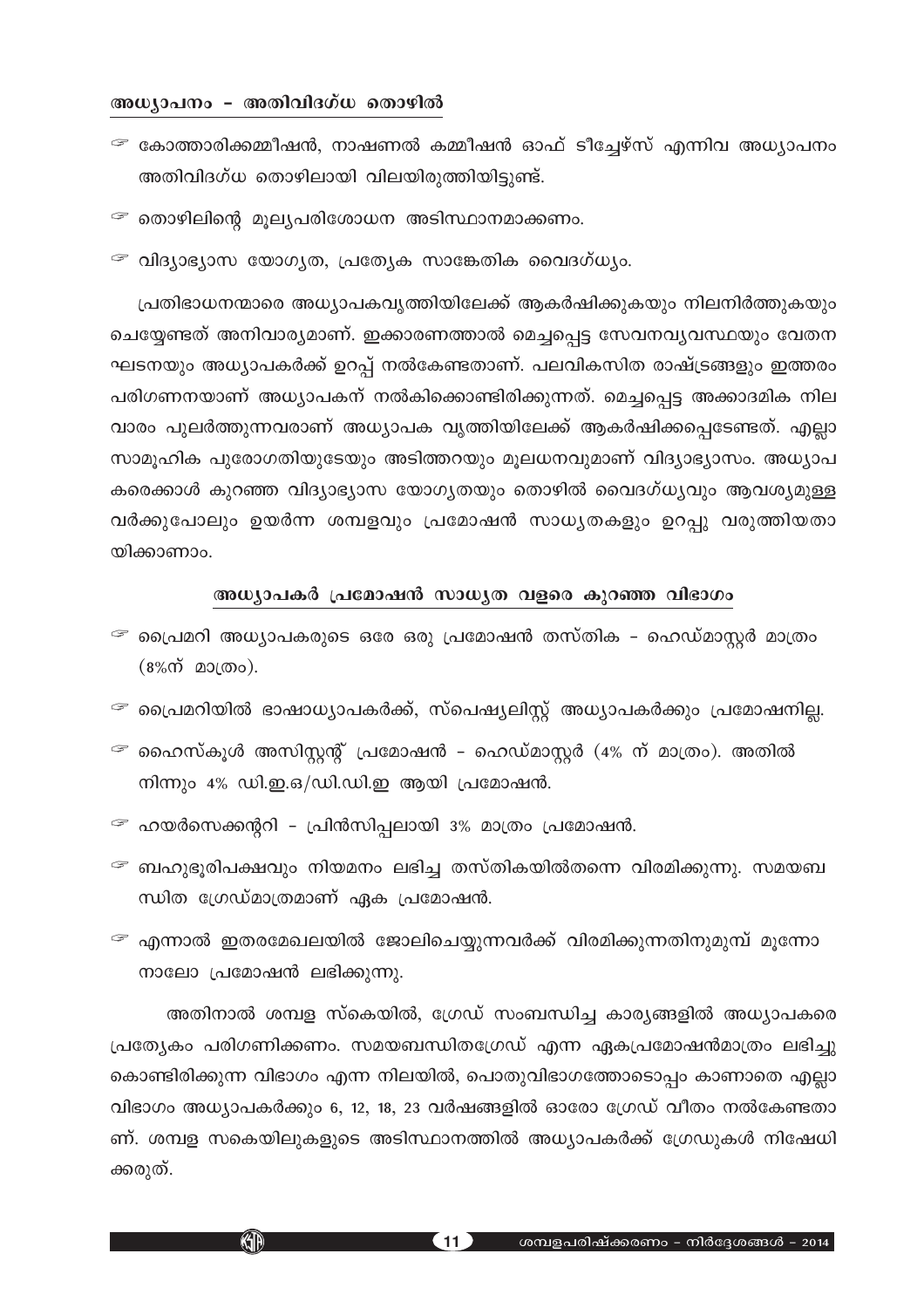#### ശമ്പള ഘടന നിർദ്ദേശങ്ങൾ

2014 ജൂലൈ 1 ലെ അടിസ്ഥാന ശമ്പളത്തോടൊപ്പം 80% ക്ഷാമബത്തകൂട്ടണം 20% ഫിറ്റ്മെന്റ് ആനുകൂല്യവും മിനിമം 5000 രൂപ എന്ന വ്യവസ്ഥയ്ക്ക് വിധേയമായി നൽക ണം. പൂർത്തീകരിച്ച ഓരോ വർഷത്തിനും ഉപാധികളില്ലാതെ 1% വെയിറ്റേജ് അനുവദി ക്കണം ഇതെല്ലാം ചേർന്നതിന്റെ അടുത്ത സ്റ്റേജിൽ ശമ്പളം നിർണ്ണയിക്കണം.

- 1. പാർട് ടൈം അധ്യാപകർക്ക് ശമ്പളം, ഗ്രേഡ് പ്രമോഷൻ, ലീവ് തുടങ്ങിയ ആനുകൂല്യ ങ്ങളിൽ ഇന്ന് നിലനിൽക്കുന്ന വിവേചനം ഇല്ലാതാവണം.
- 2. വിവിധ കാറ്റഗറികളിൽ എയ്ഡഡ് സർക്കാർ പ്രൊവിഷണൽ അധ്യാപക സർവ്വീസു കൾ, ഇൻക്രിമെന്റ്, ഗ്രേഡ് പ്രമോഷൻ തുടങ്ങിയ ആനുകൂല്യങ്ങൾക്ക് പരിഗണിക്കണം.
- 3. ശമ്പള പരിഷ്ക്കരണത്തിന്റെ ഭാഗമായി സീനിയർ അധ്യാപകർ, ജൂനിയർ അധ്യാപക രെക്കാൾ കുറഞ്ഞ ശമ്പളം വാങ്ങുന്ന സ്ഥിതി ഒഴിവാക്കണം.
- 4. വൊക്കേഷണൽ ഹയർസെക്കന്ററിയിലെ നോൺ–വൊക്കേഷണൽ അധ്യാപകനും ഹയർസെക്കന്ററി അധ്യാപകനും ഒരേ യോഗ്യതയുള്ളവരും ഒരേ ശമ്പളം വാങ്ങുന്ന വനുമാണ് ഇവരുടെ ഹയർസെക്കന്ററി – വൊക്കേഷണൽ ഹയർസെക്കന്ററി – എയ്ഡഡ് – ഗവൺമെന്റ് സർവ്വീസുകൾ ഗ്രേഡുകൾക്കും ഇൻക്രിമെന്റിനും വെയിറ്റേജിനും പ്രമോ ഷനുകൾക്കും പരിഗണിക്കണം.

## മാസ്റ്റർ സ്കെയിൽ

**KJP** 

 $22850 - 650 - 24800 - 710 - 26930 - 780 - 30050 - 860 - 33490 - 950 - 37290 - 1050$  $-41490 - 1150 - 46090 - 1250 - 52340 - 1400 - 59340 - 1550 - 67090 - 1750 - 77590 1950 - 89290 - 2150 - 106490 - 2400 - 120890 - 2700 - 137090 - 3000 - 152090 - 3400$  $-$  165690 - 3500 - 172690 (Min-Max-7.557 times).

- $^\varpi$  അധ്യാപകർക്ക് 6, 12, 18, 23 വർഷങ്ങളിൽ ഓരോ ഗ്രേഡ് അനുവദിക്കണം. ഇത് സ്കെയിലുകൾ പരിഗണിക്കാതെ എല്ലാവിഭാഗം അധ്യാപകർക്കും നൽകണം.
- $\mathcal F$  പ്രൈമറി ഹെഡ്മാസ്റ്റർക്ക്, ഹെഡ്മാസ്റ്റർ ആയിക്കഴിഞ്ഞ് അഞ്ചുവർഷത്തിനോ ആകെ സർവ്വീസ് 25 വർഷമോ ആകുമ്പോൾ ഒരു ഗ്രേഡ് നൽകണം. തുടർന്ന് 10 വർഷമോ ആകെ സർവ്വീസ് മുപ്പത് വർഷമോ ആകുമ്പോൾ രണ്ടാമത്തെ ഗ്രേഡും ഹെഡ്മാസ്റ്റർ ആയി 15 വർഷം ആകുമ്പോൾ മൂന്നാമത്തെ ഗ്രേഡും നൽകണം.
- $\mathcal F$  ഹൈസ്കൂൾ ഹെഡ്മാസ്റ്റർക്ക് മേൽവിവരിച്ച പ്രകാരം 4/25, 7/28, പന്ത്രണ്ട് വർഷ ങ്ങൾക്ക് ഗ്രേഡ് നൽകണം.
- $\mathcal F$  ഹയർസെക്കന്ററി പ്രിൻസിപ്പലിന് 5/23, 10/26, പതിനഞ്ചു വർഷങ്ങളിൽ ഗ്രേഡ് നൽകണം.
- $\mathcal F$  ഡി.ഇ.ഒ മാർക്കും 5/25, 10/26, പതിനഞ്ച് വർഷങ്ങൾക്ക് ഗ്രേഡ് നൽകേണ്ടതാണ്.

 $(12)$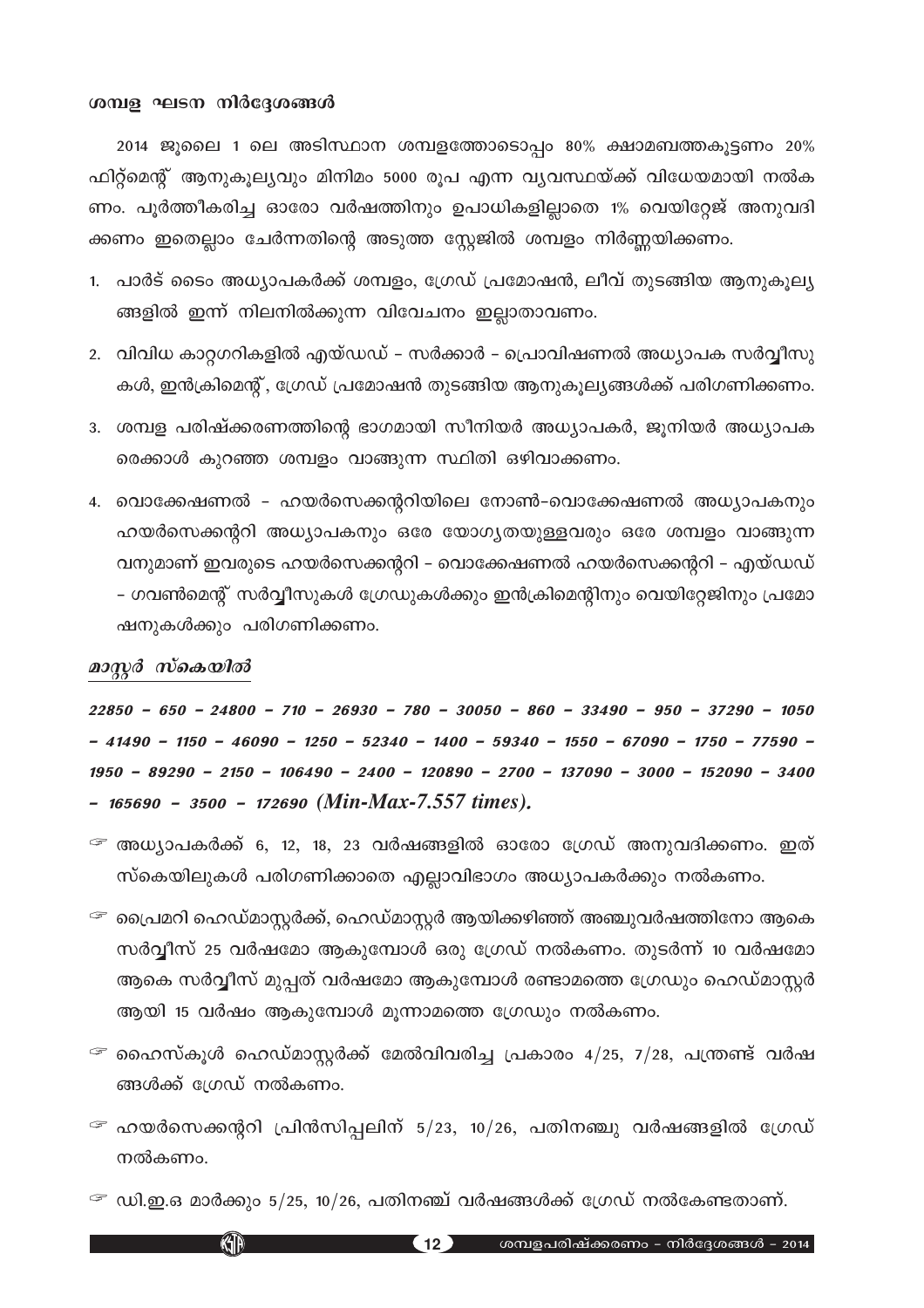## Scales proposed for various categories

| categories      | Part Time Tr | H.S.A (PT)  | PD Tr       | H.S.A./ Voc instr | Pry HM                  |
|-----------------|--------------|-------------|-------------|-------------------|-------------------------|
|                 | (Primary)    |             |             |                   |                         |
| Entry           | 28490-47340  | 30050-53740 | 32630-55140 | 37290-63990       | 44940-79540             |
| Gr <sub>1</sub> | 30050-53740  | 32630-55140 | 37290-63990 | 40440-74090       | 47340-85390(5/25 yrs)   |
| Gr <sub>2</sub> | 32630-55140  | 37290-63990 | 38340-70590 | 44940-79540       | 49840-89290 (10/30 yrs) |
| Gr <sub>3</sub> | 37290-63990  | 38340-70590 | 40440-74090 | 47340-85390       | 52340-93590 (15 yrs)    |
| Gr <sub>4</sub> | 38340-70590  | 40440-74090 | 42640-75840 | 48590-87340       |                         |

| categories      | HSST Jr/VHSST Jr | HSST/VHSST   | HM/AEO                          |
|-----------------|------------------|--------------|---------------------------------|
| <b>Entry</b>    | 44940-79540      | 49840-89290  | 49840-89290                     |
| Gr 1            | 49840-89290      | 55140-95740  | 55140-95740<br>$(4/25\gamma)$   |
| Gr <sub>2</sub> | 52340-93590      | 57940-97890  | 57940-97890<br>$(7/28\gamma)$   |
| Gr <sub>3</sub> | 55140-95740      | 60890-100040 | 60890-100040<br>$(12\gamma rs)$ |
| Gr 4            | 57940-97890      | 63990-102190 |                                 |

| categories      | Princ/DEO           | <b>DIET Lecr</b> | <b>DIET Sr Lecr</b> | <b>DDE/DIET Princ</b> |
|-----------------|---------------------|------------------|---------------------|-----------------------|
| Entry           | 65540-111290        | 49840-89290      | 63990-102190        | 75840-120890          |
| Gr <sub>1</sub> | 68840-113690(5/23)  | 55140-95740      | 65540-111290        | 77590-126290          |
| Gr <sub>2</sub> | 72340-118490(10/26) | 57940-97890      | 68840-113690        |                       |
| Gr <sub>3</sub> | 75840-120890(15)    | 60890-100040     | 72340-118490        |                       |
| Gr 4            |                     | 63990-102190     | 75840-120890        |                       |

വി.എച്ച്.എസ്.ഇ യിൽ കൺസോളിഡേറ്റഡ് പേയിൽ ജോലി ചെയ്യുന്നവർക്ക് സ്കെയിൽ ഓഫ് പേ അനുവദിക്കണം. ഇവർക്ക് ആഴ്ചയിൽ നാലുമണിക്കൂറാണ് പഠിപ്പി ക്കേണ്ടത്. അധ്യാപകർക്കുള്ള എല്ലാ അനുബന്ധ ജോലികളും ഇവർക്കുണ്ട്.

## $\it m$ 1ർദ്ദേശിക്കുന്ന സ്കെയിൽ (പാർട് ടൈം – ജി.എഫ്.സി)

| categories      | gfc         |
|-----------------|-------------|
| <b>Entry</b>    | 30050-53740 |
| Gr 1            | 32630-55140 |
| Gr 2            | 37290-63990 |
| Gr <sub>3</sub> | 38340-70590 |
| Gr 4            | 40440-74090 |

KID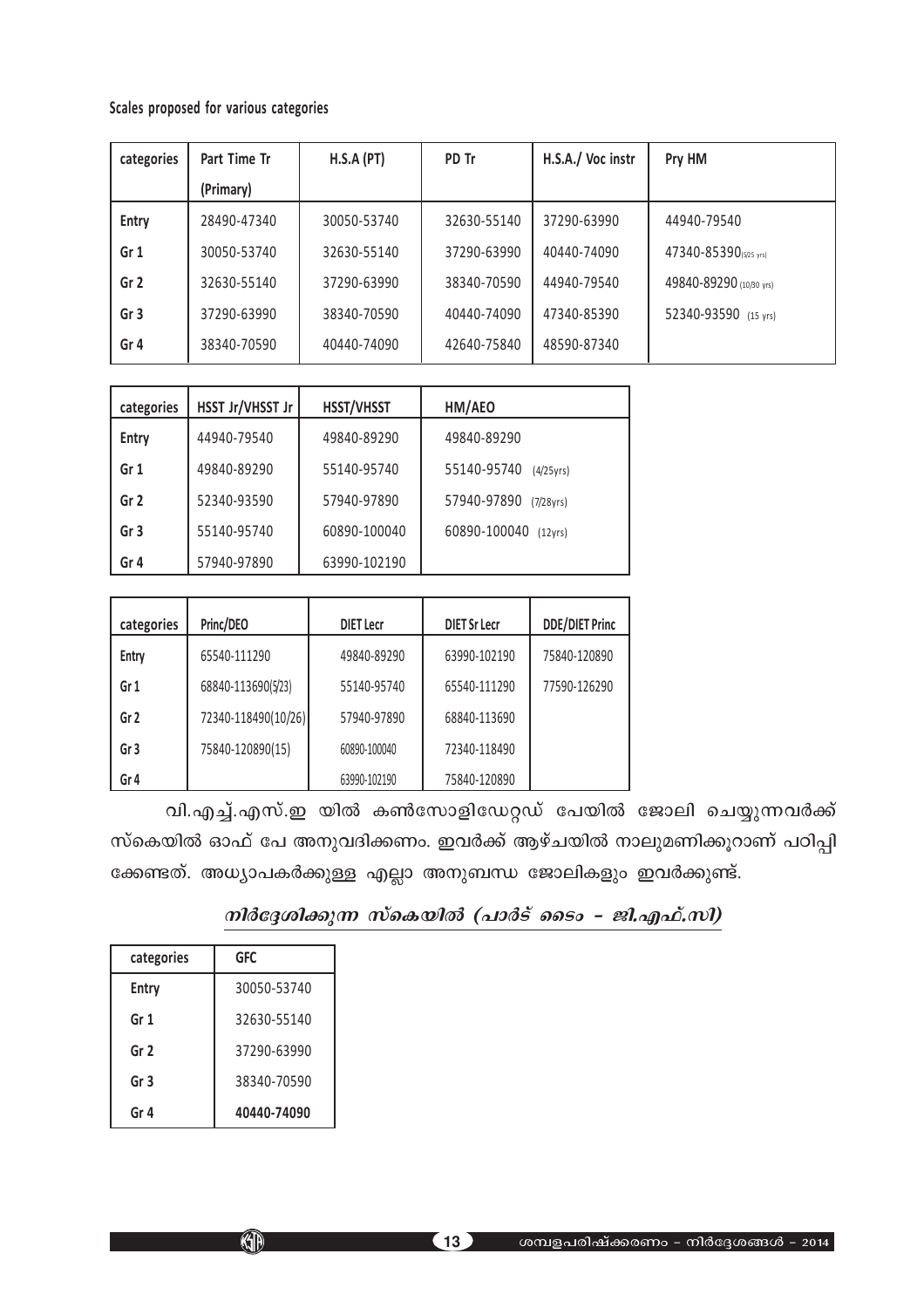## മറ്റുനിർദ്ദേശങ്ങൾ

#### $(1)$ ക്ഷാമബത്ത

ഉപഭോക്തൃവില സൂചികയുടെ 12 മാസത്തെ ശരാശരിയുടെ അടിസ്ഥാനത്തിലാണ് ഇപ്പോൾ ക്ഷാമബത്ത കണക്കാക്കി വരുന്നത്. ഈ ശരാശരി പലപ്പോഴും ശരിയായ ജീവി തച്ചെലവിനേക്കാൾ കുറവാണ്. അതിനാൽ 100% ഡി.എ അടിസ്ഥാനശമ്പളത്തിൽ ലയി പ്പിച്ചാലും അത് ജീവിത യാഥാർത്ഥ്യങ്ങളുമായി പൊരുത്തപ്പെട്ട് പോകുന്നതല്ല. ഉപഭോ ക്തൃവില സൂചികയായി പരിഗണിക്കപ്പെടുന്ന സാമഗ്രികളുടെ പട്ടികയോട് സംഘടനയ്ക്ക് അഭിപ്രായവ്യത്യാസമുണ്ട്. എങ്കിലും ജനുവരി, ജുലൈ മാസങ്ങളിലായി ക്ഷാമബത്ത നൽകുന്ന സമ്പ്രദായം തുടരേണ്ടതാണ്.

## (2) എൽ.ടി.സി (ലീവ് ട്രാവൽ കൺസഷൻ)

ജീവനക്കാർക്ക് ഒഴിവുദിവസങ്ങളിൽ ലീവ് ട്രാവൽ കൺസഷനുള്ള അവസരം നൽക ണം. ഇത് സിവിൽ സർവ്വീസിന്റെ കാര്യക്ഷമത വർദ്ധിപ്പിക്കും. സർവ്വീസിൽ ഒരിക്കൽമാത്രം എന്നു പരിമിതപ്പെടുത്താൻ പാടില്ല.

## (3) എഫ്.സി.എൽ (ഫാമിലി കെയർ ലീവ്)

കുടുംബത്തിൽ സ്ത്രീകളുടെ ഉത്തരവാദിത്വം വലുതാണ്. കുടുംബത്തിലെ വിവിധ പ്രയാസങ്ങളുടെ ഘട്ടങ്ങളിൽ പ്രത്യേക ലീവ് അനുവദിക്കണം. സ്ത്രീകളുടെ ജൈവപര മായ പ്രശ്നങ്ങൾക്കും പ്രത്യേക അവധി അനുവദിക്കണം. ഭാര്യ ജീവിച്ചിരിക്കാത്ത പുരു ഷന്മാർക്കും ഫാമിലി കെയർ ലീവ് അനുവദിക്കണം.

## (4) മെറ്റേണിറ്റി ലീവ്  $\&$  പെറ്റേണിറ്റി ലീവ്

മെറ്റേണിറ്റി ലീവ് 240 ദിവസവും പെറ്റേണിറ്റി ലീവ് 20 ദിവസവും നൽകണം.

## (5) ഭവന പദ്ധതികൾ

എല്ലാ വിഭാഗം ജീവനക്കാർക്കും ക്വാർട്ടേഴ്സ് സൗകര്യങ്ങളുണ്ടാക്കുവാൻ ശ്രദ്ധിക്ക ണം. ക്വാർട്ടേഴ്സ് ലഭിക്കാത്ത ജീവനക്കാർക്ക് 5 ശതമാനത്തിൽ അധികരിക്കാത്ത പലിശ യിന്മേൽ ഭവനനിർമ്മാണ വായ്പ സർക്കാർ അനുവദിക്കണം. വൃവസ്ഥകൾ ഉദാരമാക്ക ണം. കാലവിളംബം ഒഴിവാക്കണം. വായ്പകളുടെ പരിധി ഉയർത്തണം

## (6) അഡ്വാൻസുകൾ

**KJP** 

പ്രകൃതി ദൂരന്ത നിവാരണ അഡ്വാൻസ്, കാർ, സ്കൂട്ടർ മുതലായവ വാങ്ങുവാനുള്ള അഡ്വാൻസ്, കമ്പ്യൂട്ടർ, പ്രിന്റർ മുതലായവയ്ക്ക് അഡ്വാൻസ്, വിദ്യാഭ്യാസ അഡ്വാൻസ് മുതലായവ അനുവദിക്കണം. പലിശ രഹിത മെഡിക്കൽ അഡ്വാൻസ് തുടരണം - വൃവ സ്ഥകൾ ലളിതമാക്കണം.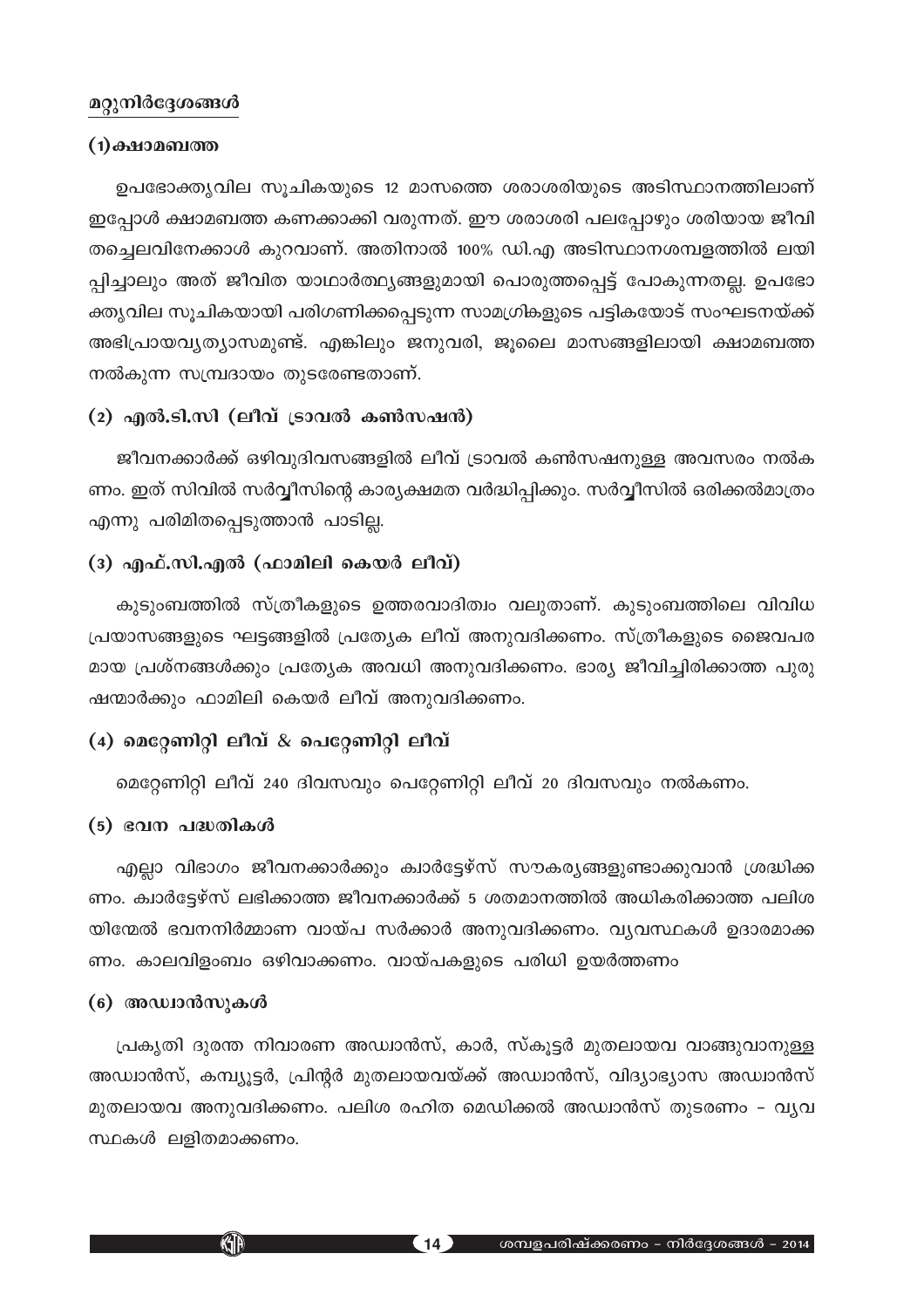## അഡ്വാൻസ് ഇൻക്രിമെന്റ്

- $\mathcal F$  പി.എച്ച്.ഡി യോഗൃതയുള്ള പ്രൈമറി, ഹൈസ്കൂൾ, ഹയർസെക്കന്ററി, ഡയറ്റ് അധ്യാ പകർക്ക് രണ്ട് അഡ്വാൻസ് ഇൻക്രിമെന്റ് നൽകണം.
- $\mathcal F$  പി.ജി യുള്ള പ്രൈമറി അധ്യാപകന് ഒരു അഡ്വാൻസ് ഇൻക്രിമെന്റ് നൽകണം.
- $\mathcal F$  എം.എഡ് എം.ഫിൽ തുടങ്ങിയ യോഗൃതയുള്ള എച്ച്.എസ്.എ / പ്രൈമറിയ്ക്ക് ഒരു അഡ്വാൻസ് ഇൻക്രിമെന്റ് നൽകണം.
- $\mathcal F$  പ്രധാന അധ്യാപകർ / പ്രിൻസിപ്പൽമാർ തദ്ദേശസ്വയംഭരണ സ്ഥാപനങ്ങളിലേക്കും ്രഷറികളിലേക്കും നിരന്തരം യാത്ര ചെയ്യേണ്ടിവരുന്നു. ഇത്തരം അധ്യാപകർക്ക് പി. ടി.എ അനുവദിക്കണം.
- $^{\textcolor{red}{\mathcal{F}}}$  കുട്ടികളുടെ വിദ്യാഭ്യാസം ചെലവേറിയ ഒന്നായിരിക്കുന്നതിനാൽ എല്ലാവരും ബാങ്ക് വായ്പയെയാണ് ആശ്രയിക്കുന്നത്. ഇത് ലഭിക്കുവാനുള്ള നടപടിക്രമങ്ങൾ സങ്കീർണ്ണ മാണ്. അതിനാൽ കുട്ടികളുടെ വിദ്യാഭ്യാസത്തിന് 5 ശതമാനത്തിൽ അധികരിക്കാത്ത പലിശയിൽ വായ്പ സർക്കാർ അനുവദിക്കണം.

## കണ്ണട അലവൻസ്

3 വർഷത്തിലൊരിക്കൽ കണ്ണട വാങ്ങുന്നതിന് അലവൻസ് നൽകണം. പരമാവധി 3000 രൂപവരെ.

| TA -2014        | <b>State</b> | <b>Out of State</b> |
|-----------------|--------------|---------------------|
| Grade I Officer | 800          | 1200                |
| Grade II $(a)$  | 600          | 800                 |
| (b)             | 600          | 700                 |
| Grade III       | 500          | 600                 |
| Grade IV        | 500          | 600                 |

**യാത്രാബത്ത** 

മെലേജ് അലവൻസ് കി.മി. ന് 5 രൂപയായി വർദ്ധിപ്പിക്കണം.

## വീട്ടുവാടക ബത്ത

KHP

| ബി.2 ക്ലാസ് സിറ്റികൾ          |  | അടിസ്ഥാന ശമ്പളത്തിന്റെ 12% |  |
|-------------------------------|--|----------------------------|--|
| സി. ക്ലാസ് സിറ്റികൾ           |  | അടിസ്ഥാന ശമ്പളത്തിന്റെ 10% |  |
| സി. ക്ലാസ് അല്ലാത്ത പട്ടണങ്ങൾ |  | അടിസ്ഥാന ശമ്പളത്തിന്റെ 8%  |  |
| തരംതിരിക്കാത്ത പ്രദേശങ്ങൾ     |  | അടിസ്ഥാന ശമ്പളത്തിന്റെ 5%  |  |

കേരളത്തിൽ അതിദ്രുതം നഗരവൽക്കരണം നടന്നുകൊണ്ടിരിക്കുന്നു. അതിനാൽ ഗ്രാമ -നഗര പ്രദേശങ്ങൾ തമ്മിലുള്ള അന്തരം അതിലോലമാണ്. ജീവിതച്ചെലവുകളിലും വലിയ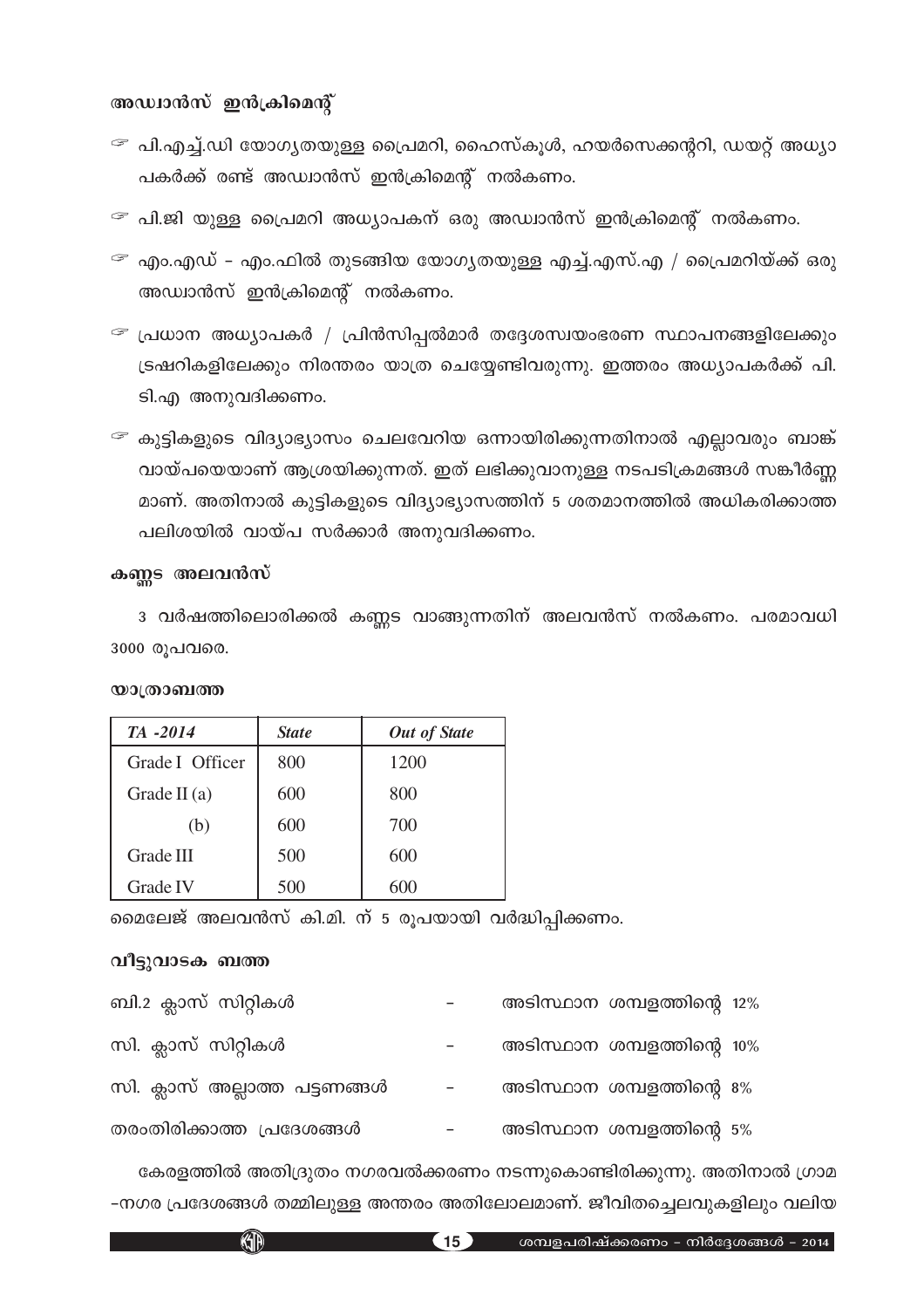വ്യത്യാസമില്ല. വീട്ടുവാടക എല്ലാ ജീവനക്കാർക്കും അടിസ്ഥാന ശമ്പളത്തിന്റെ നിശ്ചിത ശതമാനമാക്കണം.

## സി.സി.എ

അടിസ്ഥാന ശമ്പളത്തിന്റെ 5% (മിനിമം 2500 രൂപ)

## ഇൻസിഡന്റൽ ചെലവുകൾ

| Grade I Officer | $2.50 \Omega$ വ |
|-----------------|-----------------|
| Grade II $(a)$  | $1.50 \Omega$ വ |
| (b)             | $1.25$ രൂപ      |
| Grade III       | $1.20 \Omega$ വ |
| Grade IV        | $1.20 \Omega$ വ |

## **ചെൻഷൻ**

പങ്കാളിത്ത പെൻഷൻ പദ്ധതി ഒഴിവാക്കി നിർവചിക്കപ്പെട്ട പെൻഷൻ പദ്ധതിയിൽ 2013 ഏപ്രിൽ ഒന്നിനും അതിനുശേഷവും സർവ്വീസിൽ വന്നവരെയും ഉൾപ്പെടുത്തണം. മിനിമം പെൻഷനുള്ള കാലപരിധിക്ക് മാറ്റം വരുത്തണം. പലപ്പോഴും പ്രായമേറെയെത്തി യിട്ടാണ് പലരും സർക്കാർ സർവ്വീസിൽ വരുന്നത്. അതിനാൽ ഒരുവർഷമെങ്കിലും സർവ്വീ സുള്ളവർക്ക് മിനിമം പെൻഷൻ നൽകണം. മിനിമം പെൻഷൻ 12000 രൂപ ആയിരിക്ക ണം. മുഴുവൻ പെൻഷന് പരിഗണിക്കുന്നത് ഇപ്പോൾ 30 വർഷം സർവ്വീസാണ്. ഇത് 20 ആയി കുറയ്ക്കണം. ഇതിൽ കൂടുതൽ സർവ്വീസുള്ളവർക്ക് ആനുപാതിക വർദ്ധനവ് നൽകണം. 80 - 100 വയസ്സുവരെയുള്ളവർക്കും ഫാമിലി പെൻഷൻ കാർക്കും 20% - 100% വരെ വർദ്ധന നൽകണം.

## ഡി.സി.ആർ.ജി

 $\underline{\infty}$ പ്പോൾ അവസാന മാസ ശമ്പളത്തിന്റെ (ശമ്പളം + ഡി.എ) പതിനാറര ഇരട്ടി തുക, പരമാവധി 7 ലക്ഷമാണ്. ഡി.സി.ആർ.ജി നൽകി വരുന്നത്. ഇത്തരത്തിൽ പരമാവധി തുകയെന്ന നിബന്ധന ഒഴിവാക്കി പതിനാറര ഇരട്ടിതുക ഡി.സി.ആർ.ജി ആയി എല്ലാ വർക്കും നൽകണം. ഡി.സി.ആർ.ജി ക്കുള്ള മിനിമം കാലപരിധി 5 വർഷമാണ്. ഇത് ഒഴി വാക്കണം. സർവ്വീസിലുണ്ടായിരുന്ന എല്ലാവർക്കും നിർദ്ദിഷ്ട നിരക്കിൽ ഡി.സി.ആർ.ജി നൽകണം.

## പെൻഷൻ കമ്മ്യൂട്ടേഷൻ

KJD

കമ്മ്യൂട്ടേഷൻ ഘടകത്തിൽ (ഫാക്ടർ) മാറ്റം വരുത്താതെ പെൻഷൻ പുനഃസ്ഥാപി ക്കുവാനുള്ള കാലദൈർഘ്യം 8 വർഷമായി കുറയ്ക്കണം.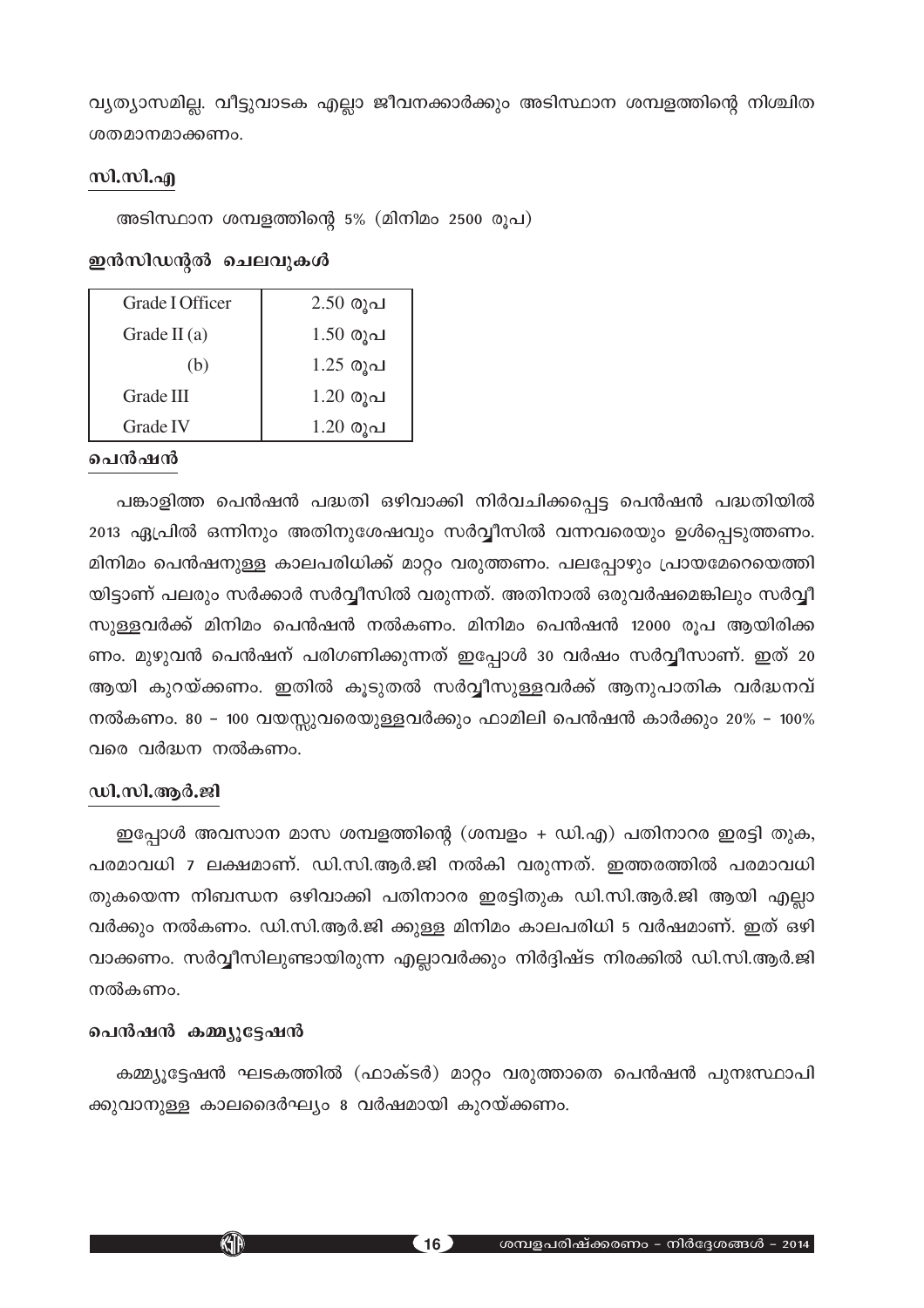#### ചോദ്യാവലി

(1) ശമ്പളത്തിന്റെയും മറ്റ് ആനുകൂല്യങ്ങളുടെയും ഘടന

- 1.1 താഴെപ്പറയുന്ന ഏത് ഘടകത്തിന്റെ അടിസ്ഥാനത്തിലാണ് നിലവിലുള്ള മറ്റ് ആനുകൂലൃങ്ങളുടെയും ഘടനയിൽ ശമ്പളത്തിന്റെയും മാറ്റങ്ങൾ ആവശ്യമായിരിക്കുന്നത്?
	- (എ) കേന്ദ്ര സർക്കാർ, പൊതുമേഖല, സ്വകാര്യമേഖല എന്നിവയിലെ ശമ്പളം മറ്റ് ആനുകൂല്യങ്ങൾ എന്നിവയോടുള്ള തുല്യത
	- (ബി) വകുപ്പുകളിലെ വൃതൃസ്ത സ്വഭാവത്തിലുള്ള ജോലിയ്ക്ക് അനുസൃതമായ വേതനം.
	- (സി) ശരാശരി ജീവിത നിലവാരം ഉറപ്പുവരുത്തുന്നതിന്
	- (ഡി) മേൽ പറഞ്ഞവയെല്ലാം
	- (ഇ) മറ്റെന്തെങ്കിലും കാരണം (വിശദീകരിക്കുക)

നിർദ്ദേശം : മേൽപറഞ്ഞവയെല്ലാം. അവശ്യാധിഷ്ഠിത മിനിമം വേതനം, വിദ്യാ ഭ്യാസ - ചികിത്സാ ചിലവുകളുടെ വർദ്ധന, ജീവിത നിലവാരത്തിൽ വന്ന മാറ്റം, വിലക്കയറ്റം, രൂപയുടെ മൂല്യശോഷണം ഇവയും പരിഗണിക്കണം.

1.2 കേന്ദ്ര സർക്കാർ ജീവനക്കാരുടെ ശമ്പളവും മറ്റ് ആനുകൂല്യങ്ങളും 10 വർഷത്തിൽ ഒരിക്കൽ പരിഷ്കരിക്കുന്നുണ്ട്. എന്നാൽ സംസ്ഥാന സർക്കാർ ജീവനക്കാരുടെ ശമ്പളം 5 വർഷത്തിലൊരിക്കലാണ് പരിഷ്കരിക്കുന്നത്. താങ്കളുടെ കാഴ്ചപ്പാടിൽ ഉചിതമായ സമീപനം ഏതാണ് ?

- എ) നിലവിലുള്ള സമ്പ്രദായം തുടരുക
- ബി) കേന്ദ്ര സർക്കാരിന്റെ നയം സ്വീകരിക്കുക.
- സി) ഒരു പുതിയ രീതി അവലംബിക്കുക (വിശദമാക്കുക)

## നിർദ്ദേശം : നിലവിലുള്ള 5 വർഷത്തിലൊരിക്കൽ ശമ്പള പരിഷ്ക്കരണമെന്ന സമ്പ്രദായം തുടരണം.

1.3 നിലവിൽ സംസ്ഥാന സർക്കാർ ജീവനക്കാരുടെയും അദ്ധ്യാപകരുടെയും ശമ്പളത്തിനും മറ്റ് ആനുകൂല്യങ്ങൾക്കുമായി സംസ്ഥാനത്തിന്റെ മൊത്തം വരുമാനത്തിന്റെ 35.76 ശതമാനം ചെലവഴിക്കുന്നു. താങ്കളുടെ അഭിപ്രായത്തിൽ?

- എ) ഇത് ഉയർന്ന നിരക്കാണ്.
- ബി) താഴ്ന്ന നിരക്കാണ്
- സി) ഉചിതമായ നിരക്കാണ്

**KATA** 

ഡി) ഉചിതമായ നിരക്ക് അല്ലെങ്കിൽ യുക്തമായത് നിർദ്ദേശിക്കുക

നിർദ്ദേശം : വിദ്യാഭ്യാസം, ആരോഗ്യം എന്നീ മേഖലകളിലെ മുതൽമുടക്ക് രാജ്യ ത്തിന്റെ പുരോഗതിയ്ക്കാവശ്യമാണ്. രാജ്യത്തിന്റെ വികസനത്തിന്റെ ഭാഗമായാണ് സിവിൽ സർവ്വീസും വിദ്യാഭ്യാസ മേഖലയും ശക്തിപ്പെട്ടത്. ആ മേഖലയിൽ

(17)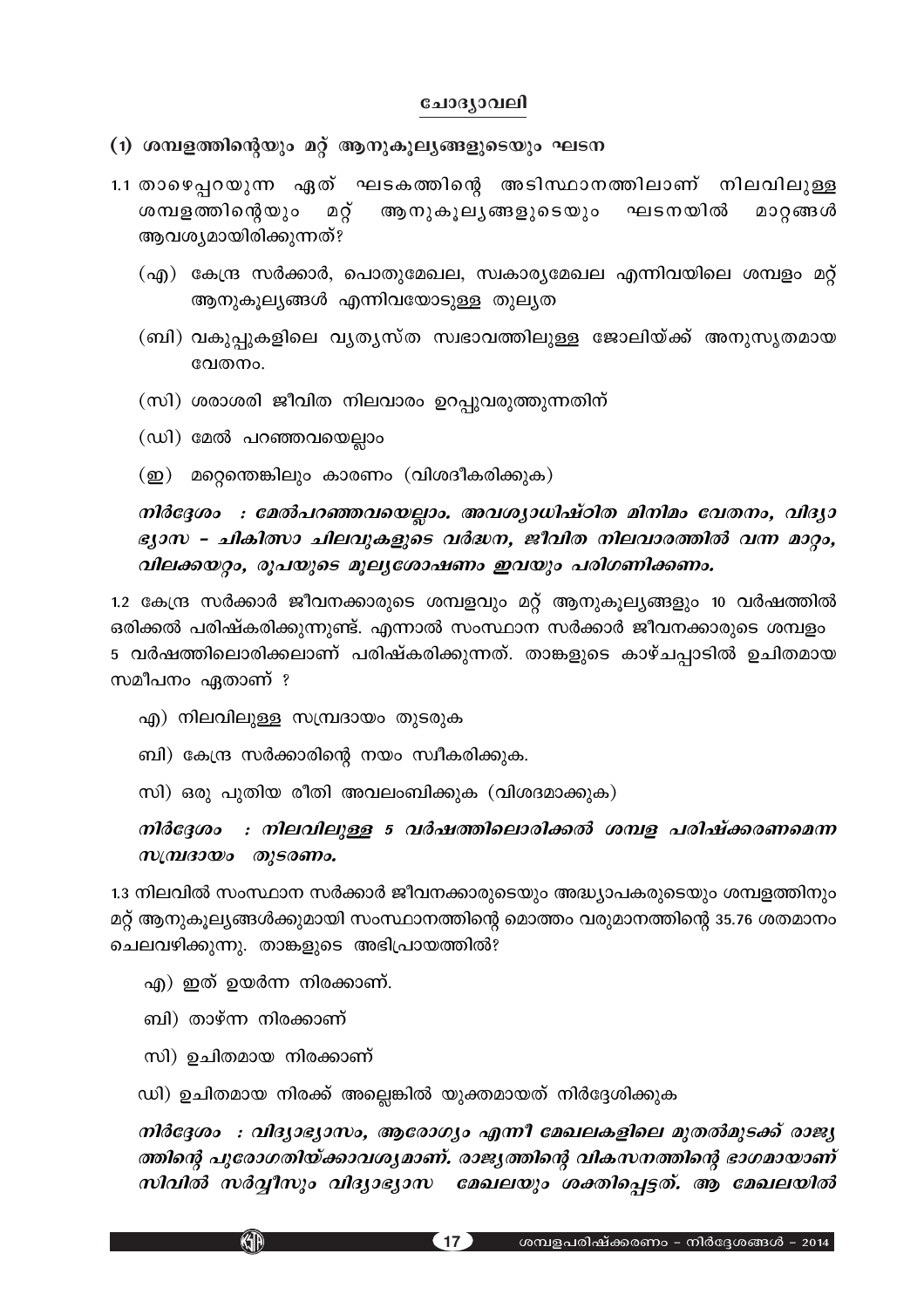## ജോലി ചെയ്യുന്നവരുടെ വേതനച്ചെലവ് ഉയരുന്നത് ദോഷകരമായി കാണാൻ കഴി wlgi.

1.4 സംസ്ഥാന സർക്കാർ ജീവനക്കാരുടെ ശമ്പള ചെലവ് സംസ്ഥാനത്തിന്റെ വരുമാനത്തിന് ആനുപാതികമായി നിലനിർത്തണമെന്ന് താങ്കൾ കരുതുന്നുണ്ടോ; അങ്ങനെയെങ്കിൽ ഉയർന്ന നിരക്ക് എത്രയായിരിക്കണം?

- എ) 35.76% ( 2014-15 അടങ്കൽ)
- ബി) നിലവിലെ നിരക്കിനേക്കാൾ കുറവ്
- സി) നിലവിലെ നിരക്കിനേക്കാൾ കൂടുതൽ
- ഇ) ഒരു നിശ്ചിതനിരക്ക് ആവശ്യമുണ്ടൈങ്കിൽ അത് എത്ര?

## നിർദ്ദേശം : സംസ്ഥാനത്തിന്റെ വികസനവുമായി ബന്ധപ്പെടുത്തിവേണം സേവന മേഖലകളിലെ ചെലവ് കാണാൻ - നിലവിലുള്ള നിരക്കിനേക്കാൾ കൂടു തൽ.

1.5 സംസ്ഥാന സർക്കാരിൽ നിലവിലുള്ള ശമ്പളവും മറ്റ് ആനുകൂലൃങ്ങളും അനുയോജൃരായ ആളുകളെ സർക്കാർ സർവീസിലേക്ക് ആകർഷിക്കുവാൻ പര്യാപ്തമാണോ?

- എ) അതെ
- ബി) അല്ല

(അല്ല എങ്കിൽ ഇതു പരിഹരിക്കാൻ എന്തു നിർദ്ദേശമാണ് താങ്കൾക്കുള്ളത്)

നിർദ്ദേശം : അല്ല

## പ്രതിഭാധനന്മാരെയാണ് അധ്യാപകരായി നിയമിക്കേണ്ടത്. ഈ രംഗത്ത് ശമ്പളം കുറവായതിനാൽ പ്രതിഭയുള്ളവർ ഈ രംഗത്തേക്ക് വരാൻ മടിക്കുന്നു.

1.6 ഒൻപതാം ശമ്പളപരിഷ്കരണ കമ്മീഷൻ സംസ്ഥാന സർക്കാർജീവനക്കാർക്കായി 27 ശമ്പള സ്കെയിലുകൾ ശുപാർശ ചെയ്തിരുന്നു. ഇത് പര്യാപ്തമാണെന്ന് താങ്കൾ കരുതുന്നുണ്ടോ?

```
(എ) തൃപ്തികരമാണ്
```
(ബി) കൂടുതലാണ്

```
(സി) കുറവാണ്
```
## നിർദേശം : തൃപ്തികരമാണ്

1.7 ആറാം കേന്ദ്രശമ്പള കമ്മീഷൻ പേ ബാന്റും ഗ്രേഡ് പേ യും നടപ്പിലാക്കി. അത് സംസ്ഥാന ജീവനക്കാർക്കും നടപ്പിലാക്കുന്നതിനോട് താങ്കൾ യോജിക്കുന്നുണ്ടോ?

 $(18)$ 

- എ) ഉണ്ട്
- ബി) ഇല്ല
- സി) ഇല്ലെങ്കിൽ എന്തുകൊണ്ട്? (വിശദമാക്കുക)

നിർദ്ദേശം : ഇല്ല

**KJP**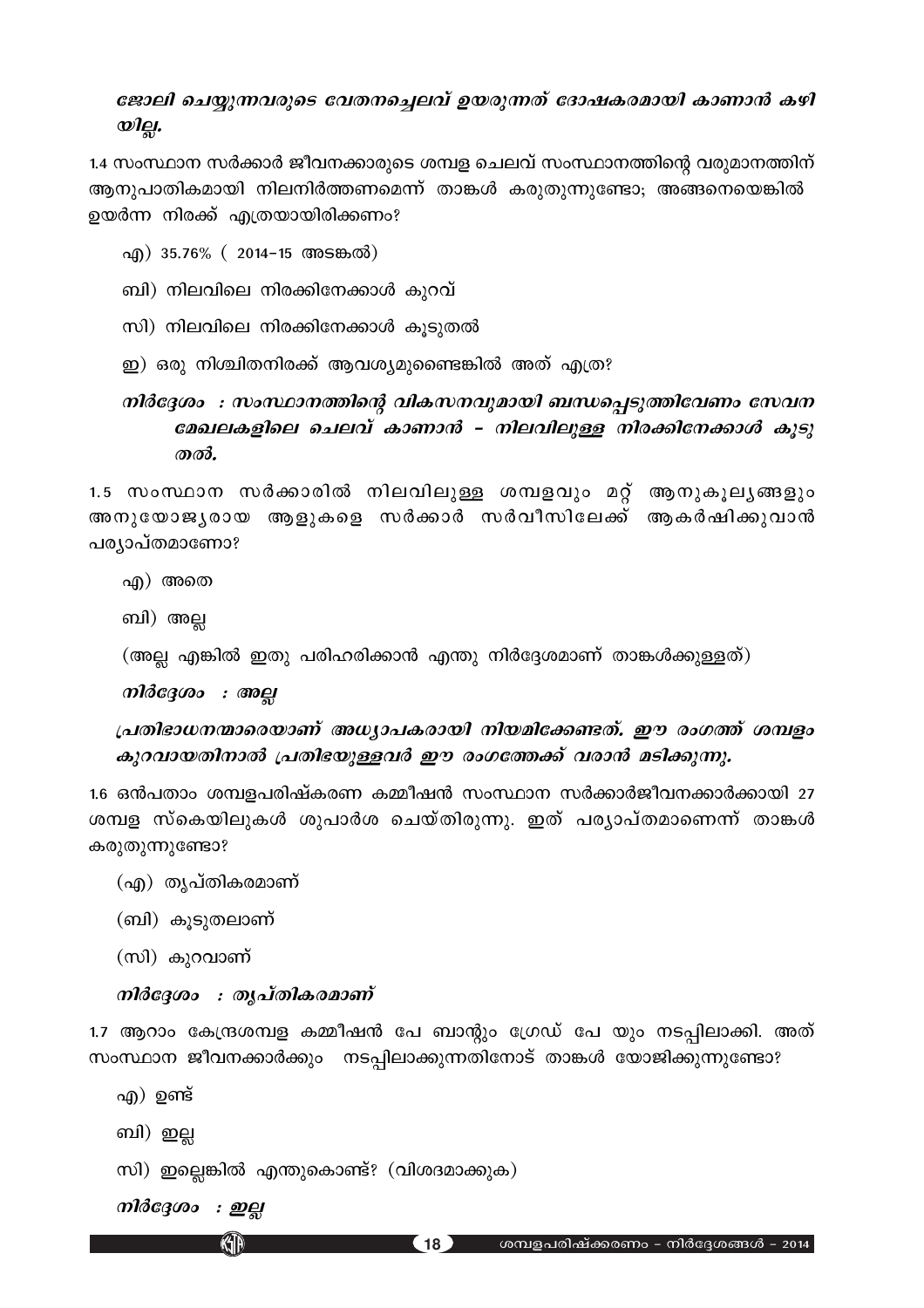കേന്ദ്രത്തിൽ സ്കെയിലുകളുടെ എണ്ണം കുറവാണ്. കേരളത്തിൽ പ്രമോഷൻ സാധ്യത കുറവുള്ള മേഖലകളിൽ ഗ്രേഡുകൾ അടക്കം നൽകുന്നതുകൊണ്ട് നില വിലുള്ള സ്കെയിൽ തുടരുന്നതാണ് അഭികാമൃം.

- 1.8 നിലവിലുള്ള മാസ്റ്റർ സ്കെയിൽ സമ്പ്രദായം ജീവനക്കാർക്ക് ഗുണകരമാണോ?
	- എ) അതെ
	- ബി) അല്ല
	- സി) അല്ലെങ്കിൽ എന്തുകൊണ്ട് (വിശദമാക്കുക)

#### നിർദ്ദേശം : അതെ

1.9 1-7-2014 ൽ രു സംസ്ഥാന ജീവനക്കാരന്റെ ഏറ്റവും കുറഞ്ഞ മാസവേതനം 14,705 രൂപയും (8500+73% ഡി.എ.) ഏറ്റവും കൂടിയ മാസവേതനം 1,03,527 രൂപയുമാണ്. അതേ സമയം കേന്ദ്ര ജീവനക്കാരന്റെ ഏറ്റവും കുറഞ്ഞ മാസവേതനം 14,000 രൂപയാണ്. (7000+100% ഡി.എ). ഒരു സർക്കാർ ജീവനക്കാരന്റെ ഏറ്റവും കുറഞ്ഞതും കൂടിയതുമായ മാസവേതനത്തിന്റെ അന്തരം സംബന്ധിച്ച് താങ്കളുടെ കാഴ്ചപ്പാട് എന്താണ്?

- എ) നിലവിലെ തോത് തൃപ്തികരമാണ്
- ബി) ഉയർന്ന ശമ്പള സ്കെയിലും താഴ്ന്ന ശമ്പള സ്കെയിലും തമ്മിലുള്ള അന്തരം കുറയ്ക്കേണ്ടതാണ്.
- സി) മറ്റ് നിർദ്ദേശങ്ങൾ (വിശദമാക്കുക)

## നിർദ്ദേശം : ഉയർന്ന ശമ്പള സ്കെയിലും താഴ്ന്ന ശമ്പള സ്കെയിലും തമ്മിലുള്ള അന്തരം കുറയ്ക്കേണ്ടതാണ്.

1.10 നിലവിൽ ഉയർന്ന തസ്തികയിലേയും താഴ്ന്ന തസ്തികയിലേയും ശന്പളത്തിന്റെ അനുപാതം 1:7.04 ആണ്. താങ്കളുടെ അഭിപ്രായത്തിൽ?

- എ) ശരിയായ അനുപാതം ആണ്.
- ബി) അനുപാതം കുറയ്ക്കേണ്ടതാണ്.
- സി) അനുപാതം കുട്ടേണ്ടതാണ്

## നിർദേശം : അനുപാതം കുറയ്ക്കേണ്ടതാണ്.

1.11 സർക്കാർ സർവ്വീസിലെ മിനിമം ശമ്പളം താഴെപ്പറയന്ന ഏത് ഘടകവുമായാണ് ബന്ധപ്പെട്ടിരിക്കേണ്ടത്?

- എ) സംസ്ഥാനത്തിലെ ആളോഹരി വരുമാനം
- ബി) വ്യവസായം, കൃഷി മുതലായ മറ്റു മേഖലകളിലെ കുറഞ്ഞ വേതനം
- സി) ആവശ്യാധിഷ്ഠിത മിനിമം വേതനം
- ഡി) ജീവിതചെലവ്
- ഇ) മുകളിലെ എല്ലാ ഘടകങ്ങളും

**KATA** 

എഫ്) മറ്റ് ഏതെങ്കിലും (വിശദമാക്കുക)

 $(19)$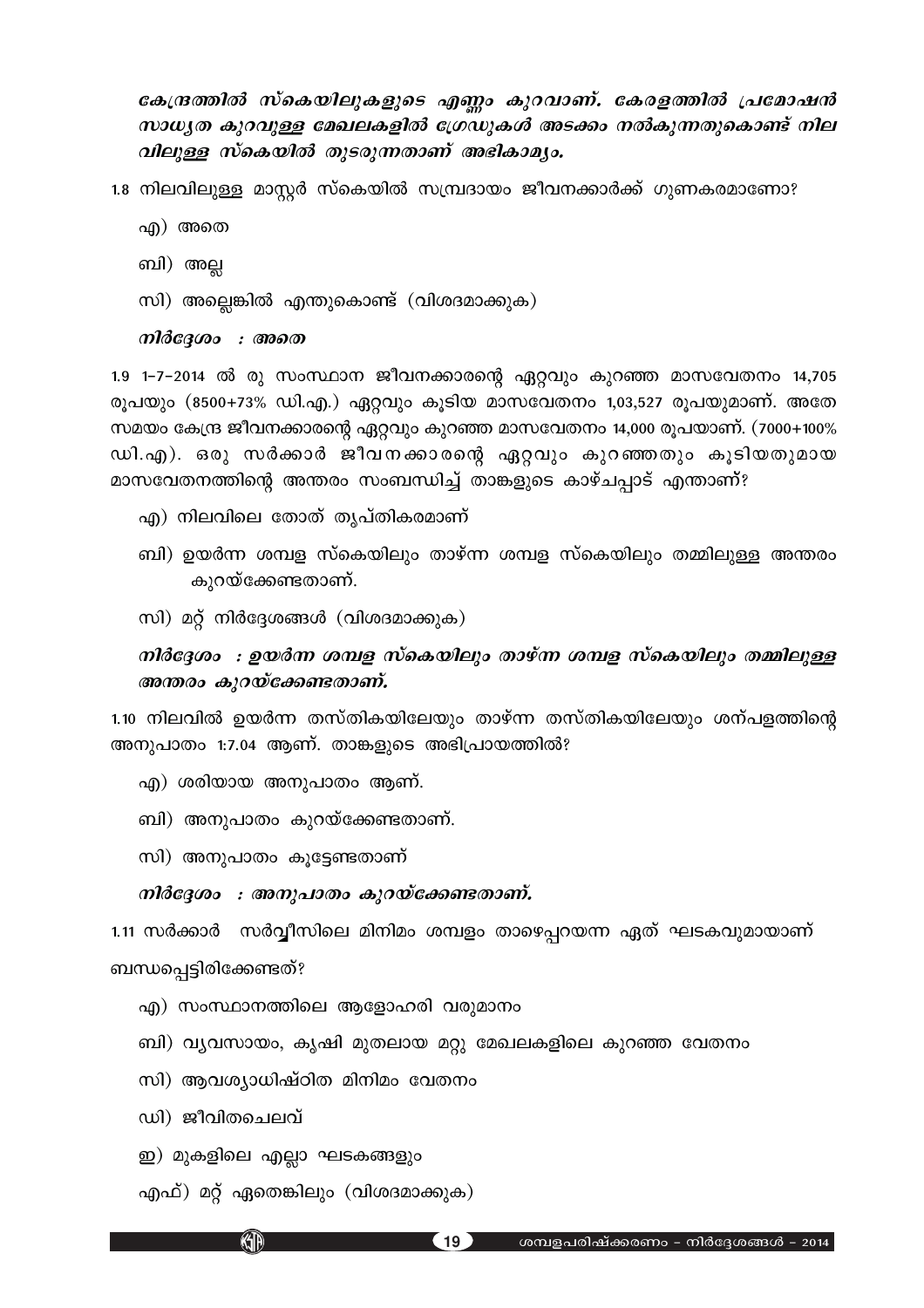## നിർദ്ദേശം : അവശ്യാധിഷ്ഠിത മിനിമം വേതനം

1.12 ജീവനക്കാരന്റെ ശമ്പള സ്കെയിൽ നിർണയവുമായി ബന്ധപ്പെട്ട് താഴെപ്പറയുന്ന ഘടകങ്ങളെ മുൻഗണന അനുസരിച്ച് ക്രമീകരിക്കുക?

- എ) ആവശ്യമായ യോഗൃത
- ബി) ജോലിയുടെ സ്വഭാവവും ഉത്തരവാദിത്വവും
- സി) പ്രാഗത്ഭ്യം
- ഡി) നിയമനരീതി
- ഇ) പ്രൊമോഷൻ സാധ്യത
- എഫ്) പ്രത്യേക മേഖലയിലെ പരിചയം
- ജി) കേന്ദ്ര, പൊതുമേഖല, സ്വയംഭരണ സ്ഥാപനങ്ങളിലെ സമാന തസ്തികകളുടെ വേതനം
- എച്ച്) ജോലിയിലെ ആപൽസാധൃത

നിർദ്ദേശം :

- എ) ജോലിയുടെ സ്വഭാവവും ഉത്തരവാദിത്വവും
- ബി) ആവശ്യമായ യോഗൃത
- സി) പ്രാഗത്ഭ്യം
- ഡി) പ്രൊമോഷൻ സാധൃത

ഇ) കേന്ദ്ര, പൊതുമേഖല, സ്വയംഭരണ സ്ഥാപനങ്ങളിലെ സമാന തസ്തികകളുടെ  $ca<sub>1</sub>$   $\sigma$ 

- എഫ്) പ്രത്യേക മേഖലയിലെ പരിചയം
- ജി) ജോലിയിലെ ആപൽസാധൃത
- എച്ച്) നിയമനരീതി

1.13 ഒരു ശമ്പള സ്കെയിലിൽ വിവിധ നിരക്കിലുള്ള ഇൻക്രിമെന്റ് ആണ് നിലവിലുള്ളത്.

 $6001$ ശമ്പളസ്കെയിലിന്റെ ആദൃാവസാനം  $6G$ നിരക്കിൽ തന്നെ ഇൻക്രിമെന്റ് അനുവദിക്കുന്ന രീതി ഉചിതമാണോ?

- എ) അതെ
- ബി) അല്ല
- സി) അല്ലെങ്കിൽ എന്തുകൊണ്ട് (വിശദീകരിക്കുക)
- നിർദേശം : അല

KID

## മൂന്നുമുതൽ 5 വർഷംവരെ കൂടുമ്പോൾ ഇൻക്രിമെന്റ് നിരക്കിൽ വർദ്ധനവ് വേണം.

1.14 നിലവിൽ സർക്കാർ സർവ്വീസിൽ അനുവദിക്കുന്ന ഏറ്റവും കുറഞ്ഞ ഇൻക്രിമെന്റ് നിരക്ക് 230 രൂപയും ഏറ്റവും കൂടിയ ഇൻക്രിമെന്റ് നിരക്ക് 1,200 രൂപയും ആണ്. താങ്കളുടെ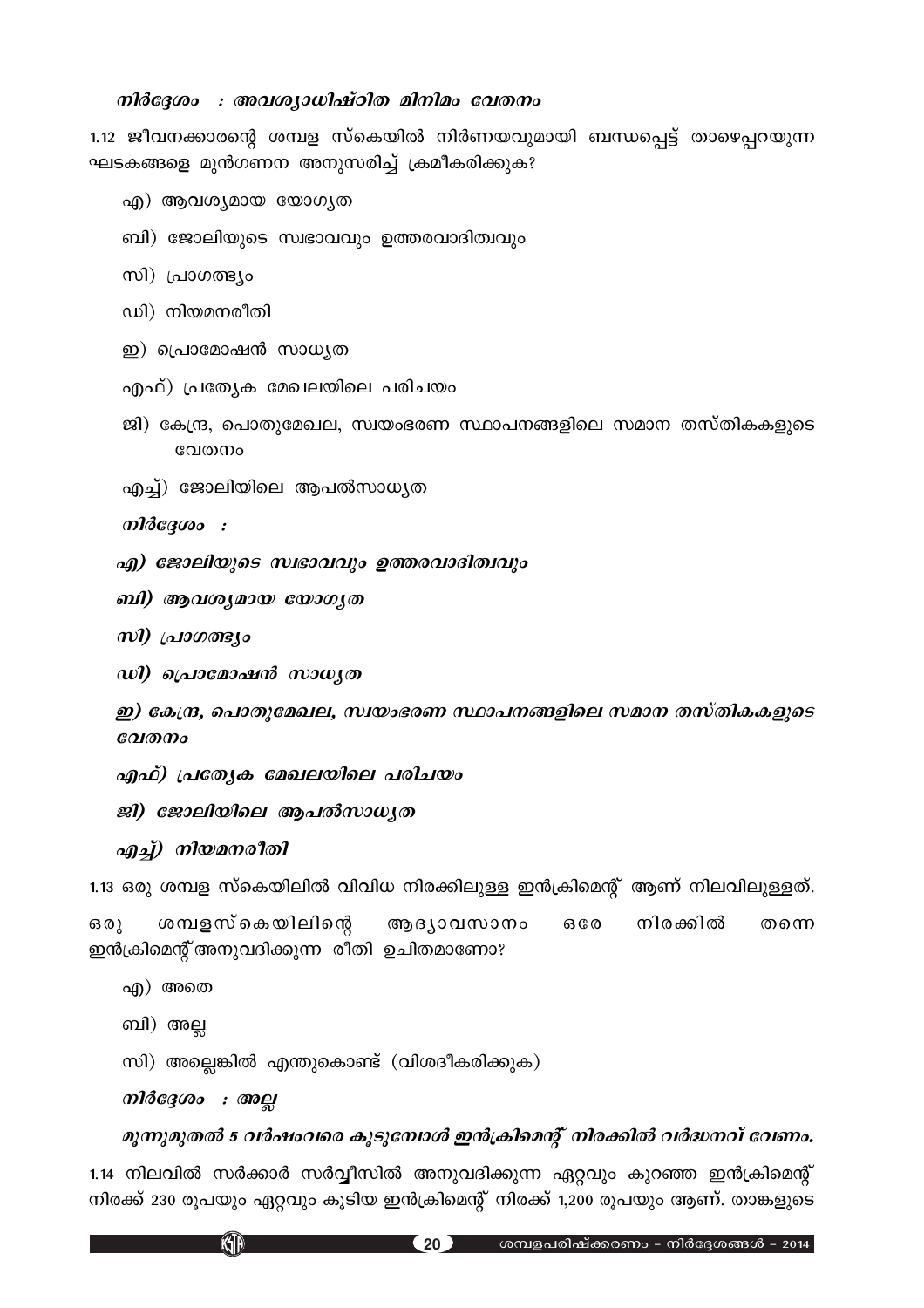എ) ഏറ്റവും കുറഞ്ഞ ഇൻക്രിമെന്റ് നിരക്ക് .......... നിർദ്ദേശം : ഏറ്റവും കുറഞ്ഞ ഇൻക്രിമെന്റ് നിരക്ക് 650 ബി) ഏറ്റവും കൂടിയ ഇൻക്രിമെന്റ് നിരക്ക് .......... നിർദ്ദേശം : ഏറ്റവും കൂടിയ ഇൻക്രിമെന്റ് നിരക്ക് 3500 സി) ഇവ എങ്ങനെയാണ് നിർണ്ണയിക്കേണ്ടത് ? നിർദ്ദേശം : അടിസ്ഥാന ശമ്പളത്തിന്റെ ശരാശരി 3% നിരക്കിൽ 1.15 നിലവിലുള്ള ശമ്പള ഫിക്സേഷൻ രീതികൾ മാറ്റേണ്ടതുണ്ടോ? എ) ഉണ്ട് ബി) ഇല്ല സി) ഉണ്ട് എങ്കിൽ മാറ്റങ്ങൾ നിർദ്ദേശിക്കുക നിർദ്ദേശം : ഇല്ല. ശമ്പള നിർണ്ണയരീതി നിവേദനത്തിൽ വിശദമാക്കിയിട്ടുണ്ട്.

അഭിപ്രായത്തിൽ ഇൻക്രിമെന്റ് നിരക്ക് എത്രയായിരിക്കണം?

1.16 താങ്കളുടെ കാഴ്ചപ്പാടിൽ വീട്ടുവാടകബത്ത

- എ) അടിസ്ഥാന ശമ്പളത്തിന്റെ നിശ്ചിത ശതമാനം ആയിരിക്കണം
- ബി) കേന്ദ്രനിരക്കിനു തുല്യം ആയിരിക്കണം
- സി) പ്രാദേശികമായി നിലവിലുള്ള വാടകനിരക്ക് ആയിരിക്കണം
- ഡി) മറ്റേതെങ്കിലും നിരക്ക് (വിശദമാക്കുക)

നിർദ്ദേശം : അടിസ്ഥാന ശമ്പളത്തിന്റെ നിശ്ചിത ശതമാനം ആയിരിക്കണം

1.17 വിവിധ തസ്തികകൾക്ക് നിലവിൽ അനുവദിച്ചിട്ടുള്ളസ്പെഷ്യൽ പേ ഉചിതവും അഭികാമൃവുമാണോ?

- എ) അതെ
- ബി) അല്ല
- സി) അല്ലെങ്കിൽ ഉദാഹരണസഹിതം വ്യക്തമാക്കുക

നിർദ്ദേശം : അല്ല

1.18 നിലവിൽ നിലകൊണ്ടിരിക്കുന്ന കോമ്പൻസേറ്ററി അലവൻസുകൾ

- എ) പര്യാപ്തമാണ്
- ബി) പര്യാപ്തമല്ല
- സി) പര്യാപ്തമല്ലെങ്കിൽ ഉദാഹരണസഹിതം വ്യക്തമാക്കുക

നിർദേശം : പര്യാപ്തമല്ല

KHP

 $\blacksquare$  21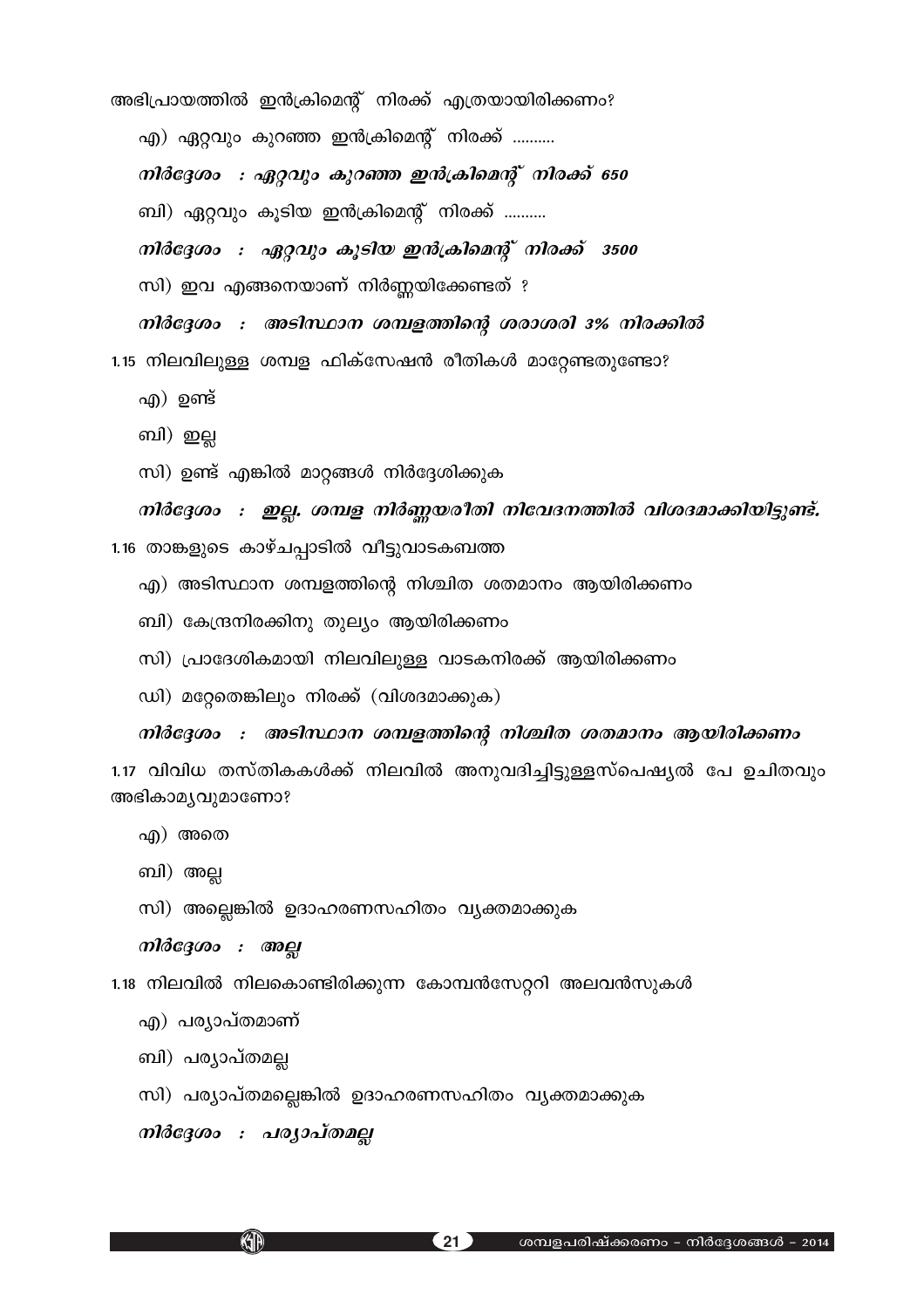1. സി.സി.എ അടിസ്ഥാന ശമ്പളത്തിന്റെ 5% നൽകണം. കോർപ്പറേഷന്റെ 2 കി.മീ. *<i>nൂറ്റളവിലും മുൻസിപ്പാലിറ്റിയുടെ 5 കി.മീ. ചൂറ്റളവിലും സി.സി.എ നൽകണം.* 

2. *എച്ച്.ടി.എ അടിസ്ഥാന ശമ്പളത്തിന്റെ 5% നൽകണം.* 

3. ശാരീരിക വൈകല്യമുള്ളവർക്ക് അടിസ്ഥാന ശമ്പളത്തിന്റെ 5% നൽകണം.

*4. imco-cnI sshIeyw \_m[n® Ip´n-I-fpsS c£n-Xm-°ƒ°v ASn-ÿm\ iomgomlong 5% alesjagyan melandan modesmo.* 

5. പെർമനന്റ് കൺവെയൻസ് അലവൻസായി അടിസ്ഥാന ശമ്പളത്തിന്റെ 5 % *നൽകണം.* 

 $1.19$  താങ്കളുടെ അഭിപ്രായത്തിൽ നിലവിലുള്ള യാത്രാബത്ത/ദിനബത്ത/പി.റ്റി.എ/ പി.സി.എ. എന്നിവ?

എ) ആകർഷകമാണ്

\_ബി) പര്യാപ്തമാണ്

സി) പര്യാപ്തമല്ലെങ്കിൽ നിർദ്ദേശങ്ങൾ നൽകുക.

## $\it m$ *iർദ്ദേശം : പര്യാപ്തമല്ല....നിർദ്ദേശം മുകളിൽ നൽകിയിട്ടുണ്ട്*

1.20 നിലവിൽ ലഭിച്ചുകൊണ്ടിരിക്കുന്ന സ്പെഷ്യൽ അലവൻസ്, കോമ്പൻസേറ്ററി അല വൻസ്, റിസ്ക് അലവൻസ്, നോൺ പ്രാക്ടീസിംഗ് അലവൻസ്, യുണിഫോം അലവൻസ്, അഡീഷണൽ സ്പെഷ്യൽ അലവൻസ് എന്നിവയിലേതെങ്കിലും യുക്തിരഹിതവും അപ ര്യാപ്തവുമാണോ? അഭിപ്രായം വിശദമാക്കുക.

## $\boldsymbol{m}$ *iago : ആവശ്യവും അപര്യാപ്തവുമാണ്.*

## <u>II</u>. പ്രൊമോഷനും അനുബന്ധ വിഷയങ്ങളും

2.1 സർക്കാർ സർവ്വീസിൽ നിലവിലുള്ള പ്രൊമോഷൻ സാധൃത പര്യാപ്തമാണ് എന്നു തോന്നുന്നുണ്ടോ?

- എ) ഉണ്ട്
- ബി) ഇല്ല
- സി) ഇല്ലെങ്കിൽ മെച്ചപ്പെടുത്തുന്നതിനുള്ള നിർദ്ദേശം നൽകുക

## *mìർദ്ദേശം : ഇല്ല.*

KJD

*{]tam-j-\p-Iƒ ka-b-\_-'n-X-ambn \S-Ø-Ww. XkvXnI sh´n-°p-d-bv°¬, ഇല്ലാതാക്കൽ എന്ന നയങ്ങൾ അവസാനിപ്പിക്കണം. പ്രമോഷൻ സാധൃത* ചൊതുവെ കുറവായ അധ്യാപകർക്ക് <sub>(</sub>പമോഷൻ സാധ്യത വർദ്ധിപ്പിക്കുന്നതിനു `*തകുന്ന തരത്തിൽ പഞ്ചായത്തുതല വിദ്യാഭ്യാസ ഓഫീസ്സർ, നൂൺ ഫീഡിംഗ് ഓഫീ സ്ലർ തസ്തികകൾ സൃഷ്ടിക്കണം.*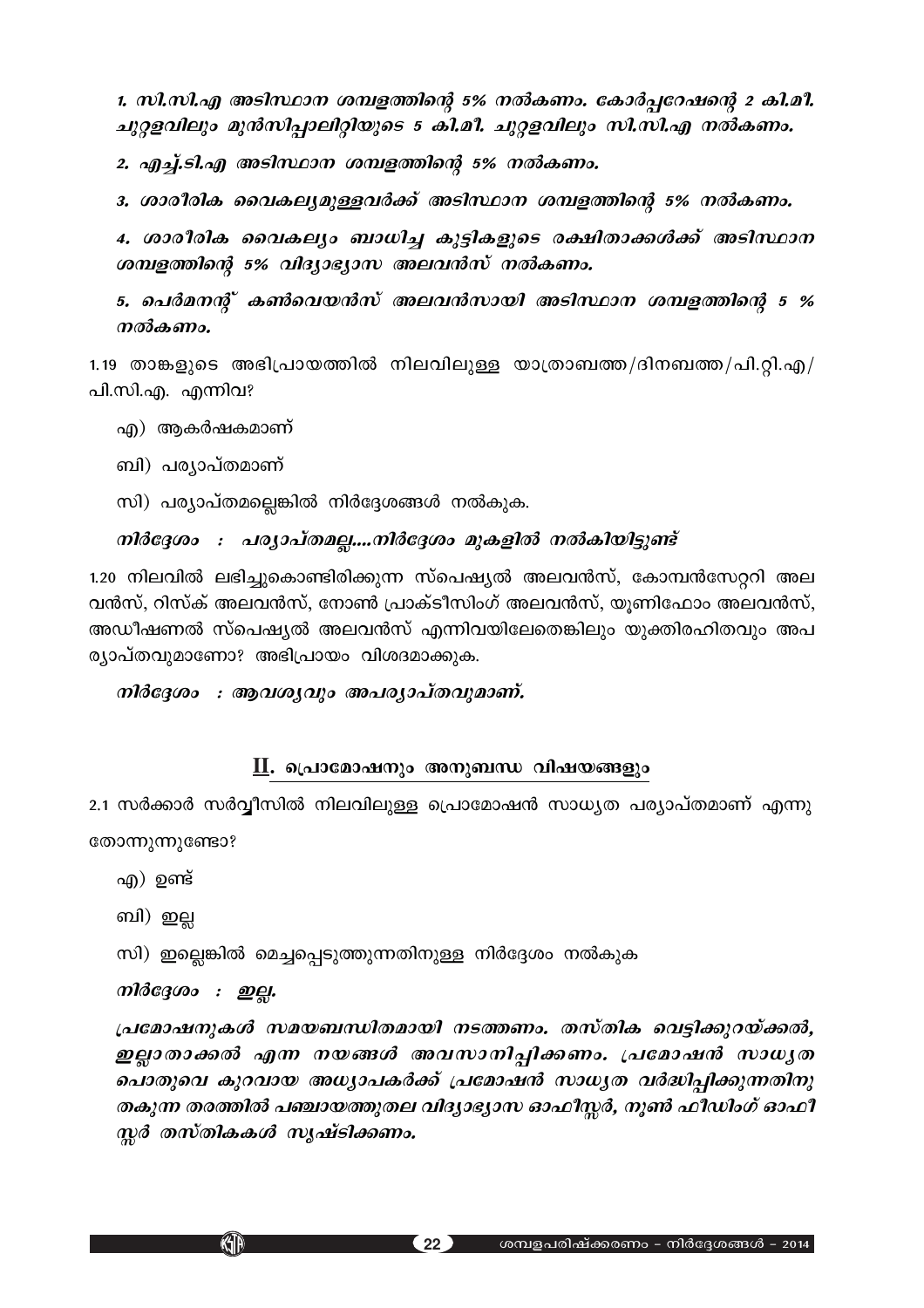2.2 പ്രൊമോഷൻ സാധ്യത മെച്ചപ്പെടുത്തുന്നതിന് താഴെപറയുന്നവയിൽ ഏതിനാണ് താങ്കൾ മുൻഗണന നൽകുന്നത്?

- എ) സമയബന്ധിത ഹയർഗ്രേഡ് പരിഷ്കരിക്കുക.
- ബി) നോൺ കേഡർ ഗ്രേഡ് പ്രൊമോഷൻ നടപ്പിലാക്കുക
- സി) റേഷ്യോ അടിസ്ഥാനപ്പെടുത്തിയുള്ളഗ്രേഡ് പ്രമോഷൻ മെച്ചപ്പെടുത്തക.
- ഡി) സമാന തസ്തികകളിൽ വിവിധ വകുപ്പുകൾക്കായി കോമൺ സീനിയോറിറ്റി ലിസ്റ്റിനെ അടിസ്ഥാനപ്പെടുത്തിയുള്ള ഗ്രേഡ് നടപ്പിലാക്കുക
- ഇ) മറ്റ് നിർദ്ദേശങ്ങൾ

## നിർദ്ദേശം : സമയബന്ധിത ഹയർഗ്രേഡ് പരിഷ്ക്കരിക്കുക

2.3 പ്രൊഫഷണൽ വിഭാഗത്തിന് നൽകിവരുന്ന കരിയർ അഡ്വാൻസ്മെന്റ് സ്കീം മറ്റ് വിഭാഗങ്ങൾക്കുകൂടി നൽകാൻ സാധിക്കുമോ?

- എ) സാധിക്കും
- ബി) ഇല്ല
- സി) ഇല്ലെങ്കിൽ എന്തുകൊണ്ട്

 $m$ ിർദ്ദേശം : സാധിക്കും

2.4 പ്രൊമോഷൻ നൽകുന്നതിന് സീനിയോറിറ്റിയോടൊപ്പം കഴിവും കണക്കിലെടുക്കുന്നത് സർവ്വീസിന്റെ ഗുണമേന്മയും കാര്യക്ഷമതയും വർദ്ധിപ്പിക്കുമോ; എങ്കിൽ അവ തമ്മിലുളള അനുപാതം എങ്ങനെ ആയിരിക്കണം?

## നിർദ്ദേശം : നിലവിലുള്ള സ്ഥിതി തുടരണം.

## $III.$  പെൻഷൻ

3.1 സ്റ്റാറ്റ്യൂട്ടറി പെൻഷൻ അനുവദീയമായവർക്ക് കെ.എസ്.ആർ ഭാഗം – 3 പ്രകാരം നില വിലുള്ള സ്റ്റാറ്റ്യൂട്ടറി പെൻഷൻ വ്യവസ്ഥകളിൽ എന്തെങ്കിലും മെച്ചപ്പെടുത്തലുകൾ നട ത്തേണ്ടതുണ്ടോ?

- എ) ഉണ്ട്
- ബി) ഇല്ല
- സി) ഉണ്ടെങ്കിൽ വിശദാംശങ്ങൾ നൽകുക

## നിർദ്ദേശം : ഉണ്ട്. നിർദ്ദേശങ്ങൾ നിവേദനത്തിൽ ചേർത്തിട്ടുണ്ട്.

3.2 ഇപ്പോൾ 30 വർഷം സർവ്വീസുള്ല വ്യക്തികൾക്കാണ് ഫൂൾ പെൻഷൻ അനുവദിക്കു ന്നത്. ഈ കാലയളവിൽ കുറവ് വരുത്തേണ്ടതുണ്ടോ; ഉണ്ടെങ്കിൽ എത്രമാത്രം?

- എ) 25 വർഷം
- ബി) 28 വർഷം
- സി) കേന്ദ്ര സർവ്വീസിലേതുപ്പോലെ

KID

നിർദ്ദേശം : ഫുൾപെൻഷനുള്ള സർവ്വീസ് കാലാവധി 20 വർഷമായി കുറയ്ക്കണം.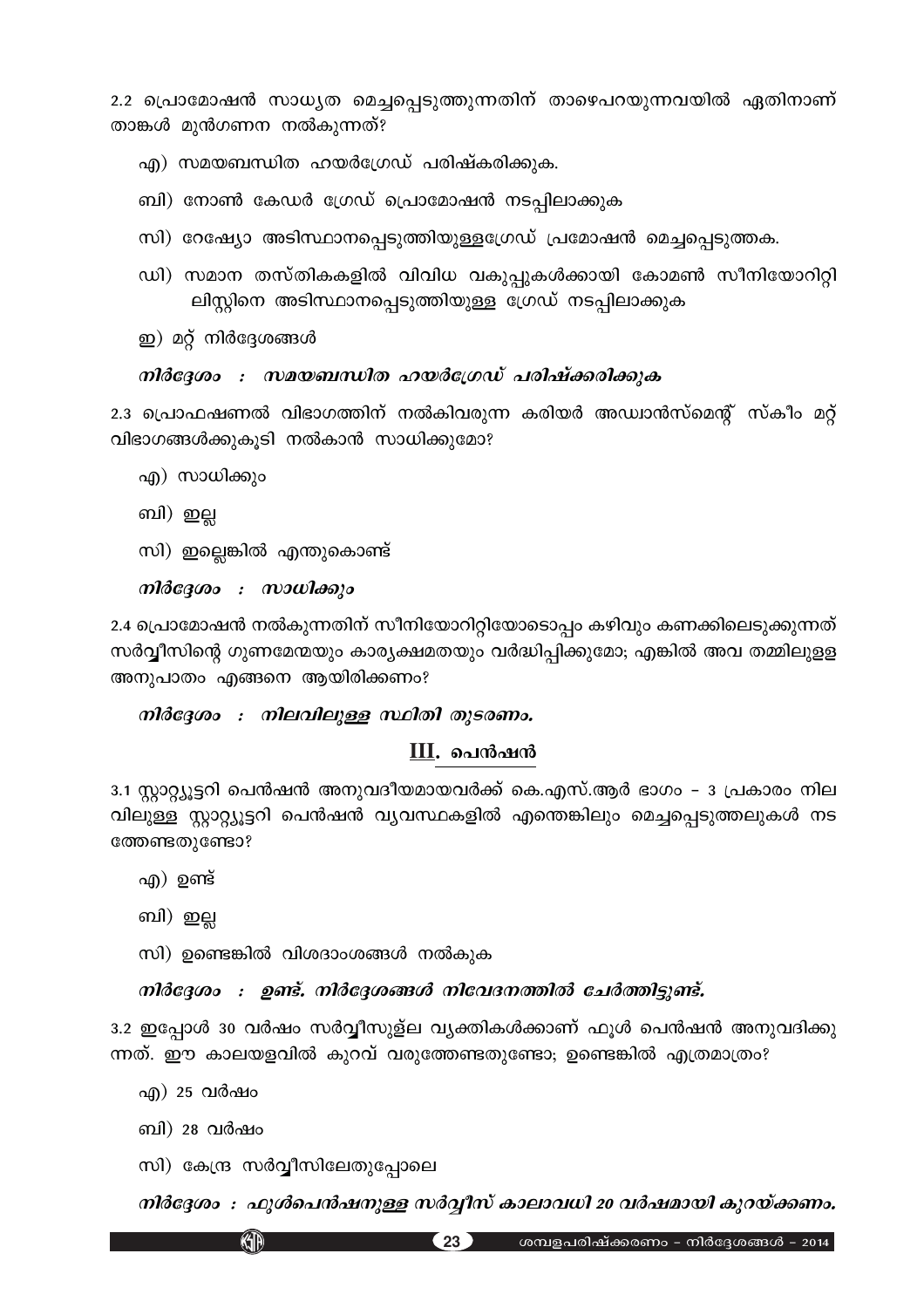3.3 പെൻഷൻ തുകയിൽ പരിധി നിശ്ചയിക്കേണ്ടതുണ്ടോ?

- എ) ഉണ്ട്
- ബി) ഇല്ല
- സി) ഉണ്ടെങ്കിൽ എന്ത് അടിസ്ഥാനത്തിലാണ് ?

## നിർദ്ദേശം : ഇല്ല

3.4 പെൻഷൻ നിശ്ചയിക്കുന്നതിന്റെ മാനദണ്ഡം എന്തായിരിക്കണം?

- എ) ശരാശരി വേതനത്തിന്റെ പകുതി
- ബി) അവസാനം വാങ്ങിയ അടിസ്ഥാന ശമ്പളത്തിന്റെ പകുതി
- സി) പകുതിയിൽ കൂടുതൽ
- ഡി) ഉത്തരം സി ആണെങ്കിൽ അതിനുള്ള കാരണം വ്യക്തമാക്കുക

നിർദ്ദേശം : അടിസ്ഥാന ശമ്പളത്തിന്റെ പകുതിയിൽ കൂടുതൽ. ഇരുപതുവർഷ ത്തിലധികം സർവ്വീസുള്ളവർക്ക് ആനുപാതിക വർദ്ധനവ് നൽകുമ്പോൾ പകുതി യിൽ കൂടുതൽ വരും.

3.5 ഒരേ റാങ്കിംന് ഒരേ പെൻഷൻ സ്കീമിൽ എന്തെങ്കിലും അപാകതകൾ ഉണ്ടോ?

- എ) ഉണ്ട്
- ബി) ഇല്ല

```
സി) ഉണ്ടെങ്കിൽ എന്തൊക്കെയാണ് ?
```
നിർദ്ദേശം : ഉണ്ട്.

1. റാങ്ക് ഒന്നാണെങ്കിലും ശ്രേഡിലുള്ള വൃത്യാസം

## 2. ബ്രോക്കൺ സർവ്വീസ് സംബന്ധിച്ച്

3.6 നിലവിലുള്ള അനുതാപബത്ത (കംപാഷണേറ്റ് അലവൻസ്) സമ്പ്രദായംതുടരേണ്ട തുണ്ടോ?

- എ) ഉണ്ട്
- ബി) ഇല്ല
- സി) ഇല്ലെങ്കിൽ കാരണം വ്യക്തമാക്കുക

```
നിർദേശം : ഉണ്ട്.
```
3.7 അനുതാപബത്ത ലഭിക്കുന്ന ജീവനക്കാരുടെ കുടുംബത്തിന് ഫാമിലി പെൻഷൻ നൽകേണ്ടത് ആവശ്യമാണോ?

എ) അതെ

ബി) അല്ല

നിർദ്ദേശം : അതെ

**KJP**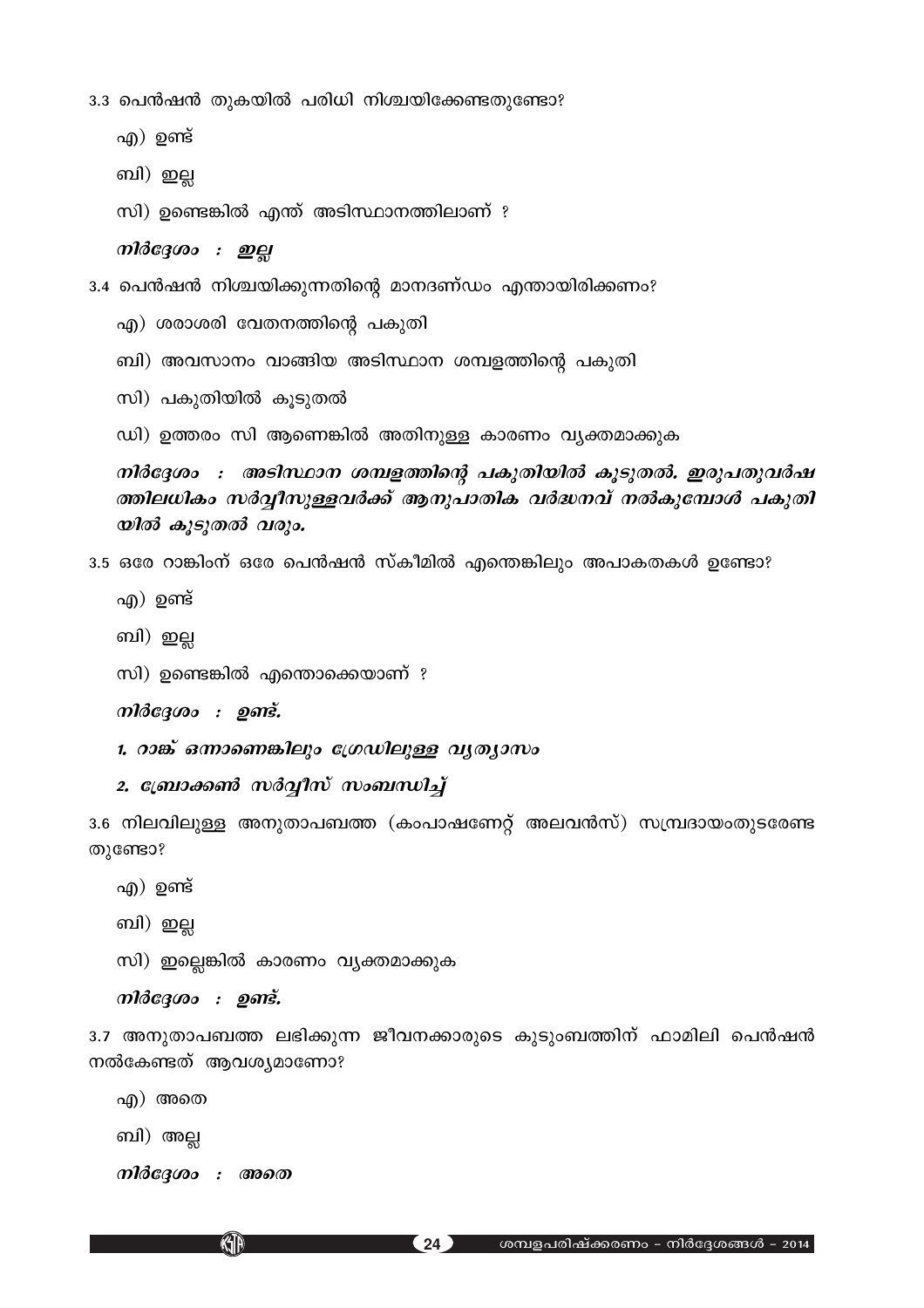3.8 വിരമിക്കുന്ന അവസരത്തിൽ അവശേഷിക്കുന്ന ആർജ്ജിതാവധി പണമായി മാറ്റി  $\,$ നൽകുന്നത് സംബന്ധിച്ച് നിലവിലുള്ള ചട്ടങ്ങളോട് താങ്കൾ യോജിക്കുന്നുണ്ടോ?

എ) ഉണ്ട്

ബി ഇല്ല

സി) ഇല്ലെങ്കിൽ കാരണം വൃക്തമാക്കുക

## *mിർദ്ദേശം : ഇല്ല. അവധികളുടെ എണ്ണത്തിന്റെ പരിധി ഒഴിവാക്കണം.*

3.9 ഡെത്ത് കം റിട്ടയർമെന്റ് ഗ്രാറ്റുവിറ്റി നൽകുന്നതിന് നിലവിലുള്ള വൃവസ്ഥകൾ സംബ 'സിച്ച് താങ്കൾക്ക് എന്തെങ്കിലും അഭിപ്രായമുണ്ടോ?

- എ $)$  ഉണ്ട്
- ബി) ഇല്ല
- സി) ഉണ്ടെങ്കിൽ വിശദമാക്കുക

## $\it m$ ിർദ്ദേശം : ഉണ്ട്. നിവേദനത്തിൽ വിശദമാക്കിയിട്ടുണ്ട്.

3.10 ഡെത്ത് കം റിട്ടയർമെന്റ് ഗ്രാറ്റുവിറ്റിയുടെ ഉയർന്ന പരിധി എത്രയായിരിക്കണം?

- എ) കേന്ദ്രഗവൺമെന്റ് നിരക്കിന് തുല്യമായിരിക്കണം
- ബി) അവസാനത്തെ അടിസ്ഥാന ശമ്പളം/2 x ആകെ സർവീസ് കാലയളവ്

 $(g$ തിന് പരിധി ആവശ്യമില്ല)

സി) ഉചിതമായ പരിധി നിശ്ചയിക്കാവുന്നതാണ് (പരിധി നിർദ്ദേശിക്കുക)

*mിർദ്ദേശം : അവസാനത്തെ അടിസ്ഥാന ശമ്പളം + ഡി.എ (ക്ഷാമബത്ത) /2*  $\times$ ആകെ *സർവീസ് കാലയളവ്* 

## *(ഇതിന് പരിധി ആവശ്യമില്ല)*

3.11 എക്സ്–ഗ്രേഷ്യ പെൻഷൻ സംബന്ധിച്ച ചട്ടങ്ങളിൽ മാറ്റം വരുത്തേണ്ടതുണ്ടോ?

- എ $)$  ഉണ്ട്
- ബി) ഇല്ല
- സി) ഉണ്ട് എങ്കിൽ നിർദ്ദേശം നൽകുക

 $\it m$ *lർദ്ദേശം : ഉണ്ട്.* 

**KATA** 

## *tkh-\-Imew ]cn-K-Wn-°msX ]q¿Æ s]≥j≥ F√m-h¿°pw \¬I-Ww.*

3.12 പെൻഷൻ ചട്ടങ്ങൾ നടപ്പാക്കുന്നതിൽ എന്തെങ്കിലും പോരായ്മകളോ അപാകത കളോ താങ്കളുടെ ശ്രദ്ധയിൽപെട്ടിട്ടുണ്ടോ. ഉണ്ടെങ്കിൽ ഉദാഹരണ സഹിതം വ്യക്തമാക്കു കയും അത് പരിഹരിക്കുന്നതിന് ആവശ്യമായ പ്രായോഗിക നിർദ്ദേശങ്ങൾ നൽകുകയും ചെയ്യുക?

 $\bm{n}$ 1ർദ്ദേശം : ആവശ്യമായ ഭേദഗതികളും നിർദ്ദേശങ്ങളും നിവേദനത്തിൽ *'* ചെൻഷൻ' എന്ന ഭാഗത്ത് നൽകിയിട്ടുണ്ട്.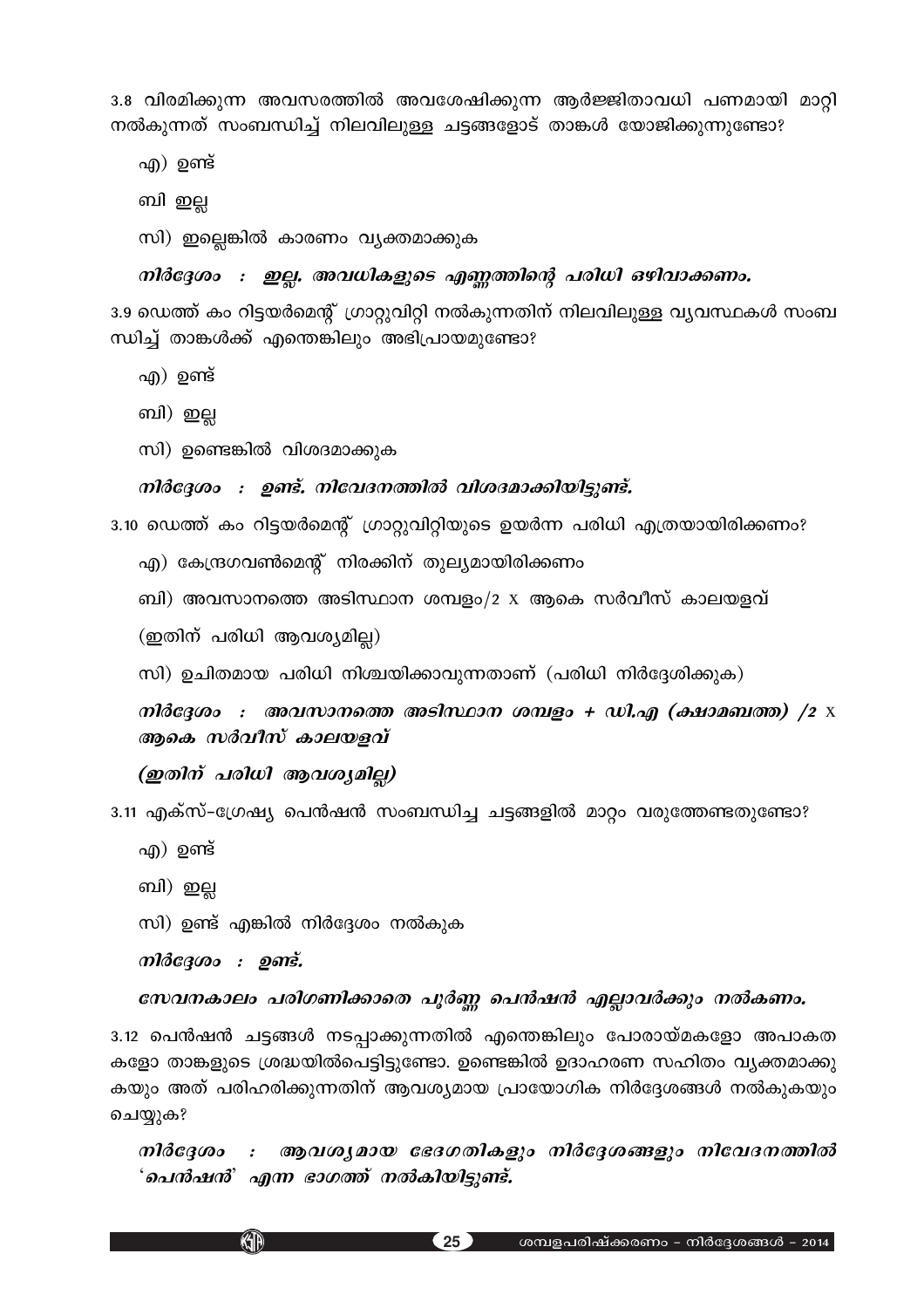3.13 കെ.എസ്.ആർ ഭാഗം-3 പ്രകാരം നിലവിലുള്ള വോളണ്ടറി റിട്ടയർമെന്റ്സ്കീമിൽ എന്തെങ്കിലും മാറ്റം ആവശ്യമുണ്ടോ?

എ) ഉണ്ട്

ബി) ഇല്ല

സി) ഉണ്ടെങ്കിൽ നിർദ്ദേശങ്ങൾ നൽകുക

*നിർദ്ദേശം : ഇല്ല* 

3.14 1964 ൽ ഏർപ്പെടുത്തിയതും കാലാകാലങ്ങളിൽ ഭേദഗതി വരുത്തിയിട്ടുള്ളതുമായ ഉദാരകുടുംബ പെൻഷൻ പദ്ധതി താങ്കളുടെ അഭിപ്രായത്തിൽ പര്യാപ്തമാണോ?

എ) പര്യാപ്തമാണ്

ബി) അപര്യാപ്തമാണ്

സി) പരിഷ്കരണം ആവശ്യമെങ്കിൽ നിർദേശം നൽകുക

*\n¿t±iw : A]-cym-]vX-amWv*

3.15 പെൻഷൻ കമ്മ്യൂട്ട് ചെയ്യുന്നതിന് നിലവിലുള്ള ചട്ടങ്ങൾ, നിരക്ക് എന്നിവ സംബന്ധിച്ചും 12 വർഷത്തിനു ശേഷം കമ്മ്യൂട്ട് ചെയ്ത ഭാഗം പുനഃസ്ഥാപിക്കുന്നതു സംബന്ധിച്ചുള്ള സർക്കാർ ഉത്തരവ് സംബന്ധിച്ചും താങ്കളുടെ അഭിപ്രായം?

*mിർദേശം : 12 വർഷം എന്നുള്ളത് 8 വർഷമായി കുറയ്ക്കണം* 

3.16 പെൻഷൻ കൈപ്പറ്റുന്നതുമായി ബന്ധപ്പെട്ട് എന്തെങ്കിലും ബുദ്ധിമുട്ടുകൾ `അനുഭവപ്പെടുന്നുണ്ടോ? എങ്കിൽ അത് പരിഹരിക്കുന്നതിന് താങ്കളുടെ നിർദ്ദേശങ്ങൾ എന്തൊക്കെയാണ്?

## *\n}ർദ്ദേശം : പെൻഷനുകൾ ബാങ്കുകളുടെ എ.ടി.എം വഴി നൽകുക*

3.17 പെൻഷൻ പ്രായം ഉയർത്തേണ്ടതുണ്ടെന്ന് താങ്കൾ കരുതുന്നുണ്ടോ?

എ) ഉണ്ട്

ബി) ഇല്ല

സി) ഉണ്ടെങ്കിൽ ന്യായീകരണം നൽകുക

## *mിർദേശം : ഉണ്ട്. ഭൂരിപക്ഷം പേരും സർവ്വീസിൽ എത്തുന്നത് ഉയർന്ന പ്രായത്തി enan്. ആയതിനാൽ പെൻഷൻ പ്രായം ഉയർത്താവുന്നതാണ്.*

3.18 പെൻഷൻ പ്രായം ഉയർത്തുന്നത് യുവാക്കളുടെ തൊഴിലവസരത്തെ

ബാധിക്കുമെന്ന് താങ്കൾ കരുതുന്നുണ്ടോ?

KJD

എ $)$  ഉണ്ട്

ബി) ഇല്ല

സി) ഇല്ലെങ്കിൽ യുവാക്കളുടെ തൊഴിലവസരങ്ങളെ എന്തുകൊണ്ട് ബാധിക്കുകയില്ല എന്നത് സംബന്ധിച്ച വിശദീകരണം നൽകുക.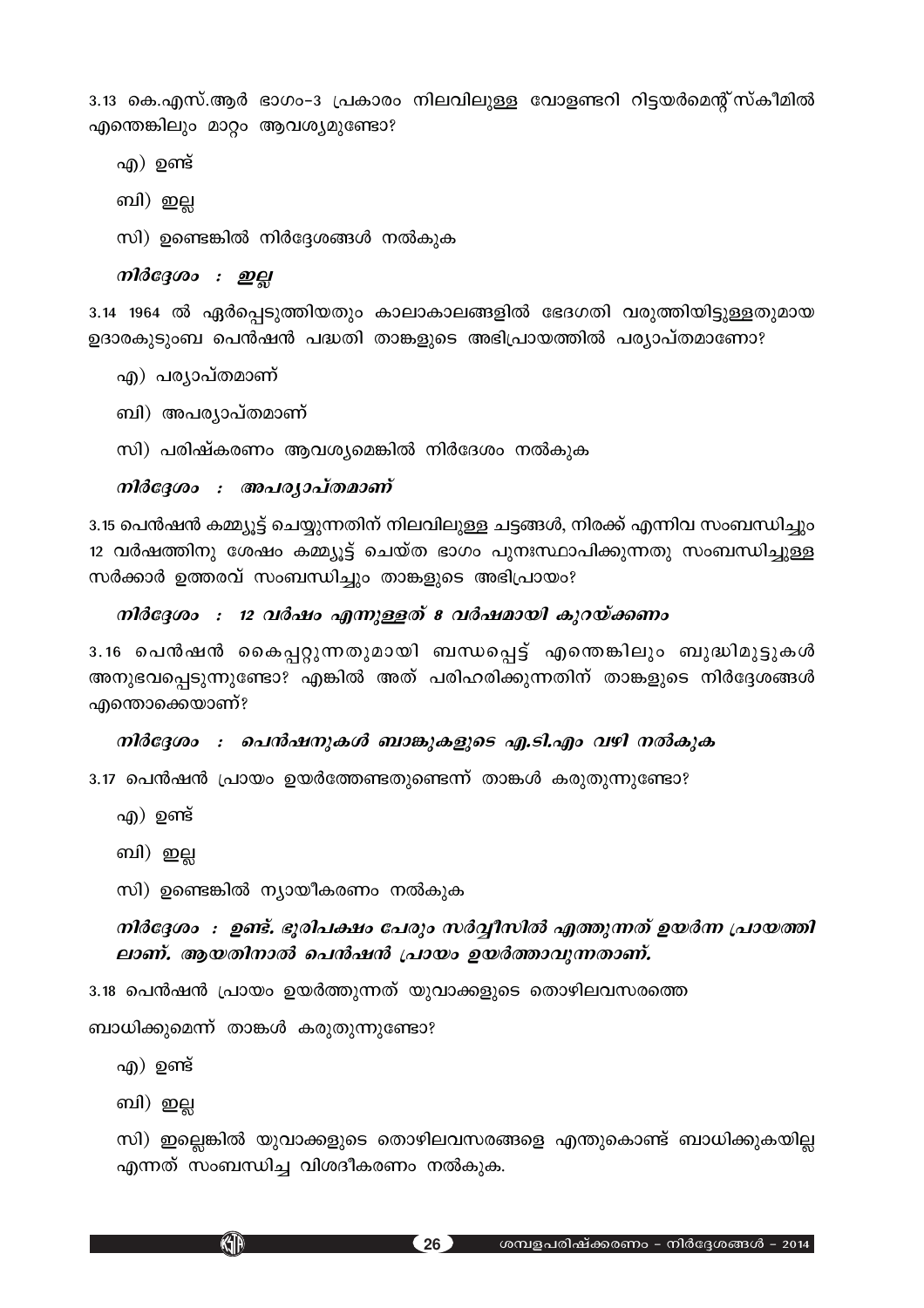നിർദ്ദേശം : ഇല്ല. തസ്തിക വെട്ടിക്കുറവും നിയമനനിരോധനവും മറ്റും ഒഴി വാക്കിയും പുതിയ തൊഴിലവസരങ്ങൾ സൃഷ്ടിച്ചും പ്രശ്നം പരിഹരിക്കാം.

## $\underline{\mathbf{IV}}$  മുൻശമ്പള പരിഷ്കരണത്തിലെ അപാകതകൾ

4.1 ചില വിഭാഗം ജീവനക്കാർക്ക് പ്രത്യേക കാരണങ്ങൾ കൂടാതെ ഉയർന്ന ശമ്പളം നൽകാനായി കഴിഞ്ഞ ശമ്പളകമ്മീഷൻ ശുപാർശ ചെയ്തിട്ടുള്ളതായി അഭിപ്രായമുണ്ടോ?

- എ) ഉണ്ട്
- ബി) ഇല്ല
- സി) ഉണ്ടെങ്കിൽ വിശദാംശങ്ങൾ നൽകുക
- നിർദ്ദേശം : ഇല്ല.
- 4.2 ഇത്തരത്തിൽ യുക്തിരഹിതമായി വരുത്തിയ ശമ്പളവർദ്ധന തുടരേണ്ടതുണ്ടോ?
	- എ) ഉണ്ട്
	- ബി) ഇല്ല
	- സി) ഇല്ലായെങ്കിൽ അസാധാരണ വർദ്ധനയ്ക്ക് ന്യായീകരണം വിശദമാക്കുക

നിർദ്ദേശം : യുക്തിപരമായ രീതിയിൽ സ്കെയിലുകൾ പുനഃക്രമീകരിക്കണം.

```
\bf{V}മെഡിക്കൽ ഇൻഷ്വറൻസ് സ്കീം
```
5.1 നിലവിലുള്ള മെഡിക്കൽ റീ ഇംബേഴ്സ്മെന്റ് പദ്ധതി പര്യാപ്തമാണോ?

- എ) അതെ
- ബി) അല്ല
- സി) അല്ല എങ്കിൽ മെച്ചമാകുന്നതിനുള്ള നിർദ്ദേശങ്ങൾ സമർപ്പിക്കുക

#### : അല്ല. സമയബന്ധിതമായി ലഭ്യമാവുന്ന തരത്തിൽ വ്യവസ്ഥകൾ നിർദേശം ലഘൂകരിക്കണം. മെഡിക്കൽ റീ–ഇമ്പേഴ്സ്മെന്റ് പദ്ധതി തുടരണം. അലോട്ട്മെന്റ് സമ്പ്രദായം ഒഴിവാക്കണം.

5.2 മെഡിക്കൽ റീ ഇംബേഴ്സ്മെന്റിനു പകരം ജീവനക്കാർക്കും പെൻഷൻകാർക്കും മെഡിക്കൽ ഇൻഷ്വറൻസ് പദ്ധതി ഏർപ്പെടുത്തേണ്ടതുണ്ടോ?

- എ) ഉണ്ട്
- ബി) ഇല്ല
- സി) ഉണ്ടെങ്കിൽ നിർദ്ദേശം നൽകുക
- ഡി) ഇല്ലെങ്കിൽ എന്തുകൊണ്ട് ആവശ്യമില്ലെന്ന് വ്യക്തമാക്കുക

നിർദ്ദേശം : ഇല്ല.

KHP

 $(27)$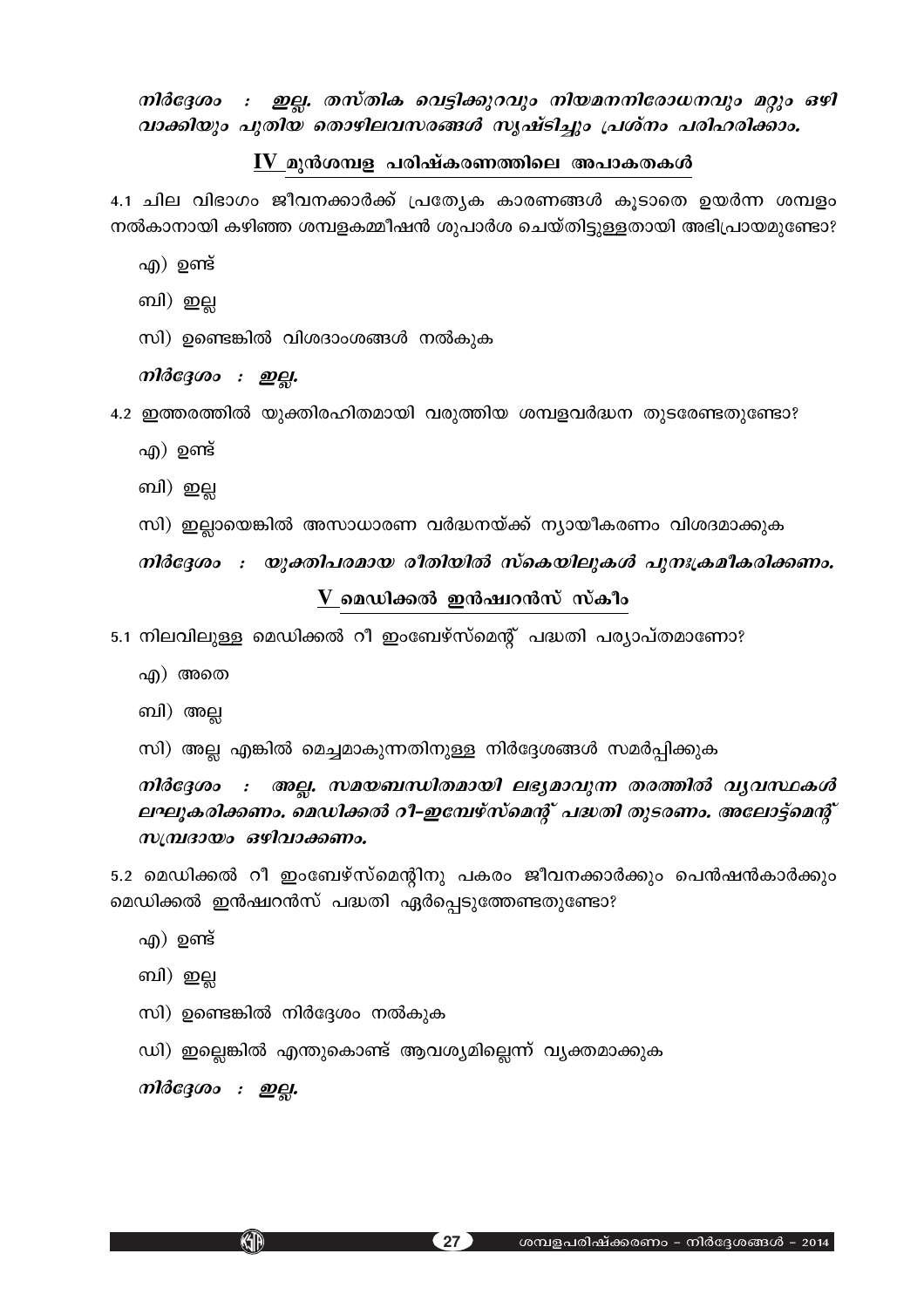5.3 പെൻഷൻകാർക്ക് നൽകി വരുന്ന മെഡിക്കൽ അലവൻസ് പരൃാപ്തവും ഫലപ്രദവുമാണോ?

എ) ആണ്

ബി) അല്ല

സി) അല്ലായെങ്കിൽ മെച്ചപ്പെട്ട ബദൽ സംവിധാനം ഏതാണ്

*mിർദ്ദേശം : അല്ല. അവർക്കും മെഡിക്കൽ റീ ഇംപേഴ്സ്മെന്റ് ഏർപ്പെടുത്തണം.* 5.4 ജീവനക്കാരിൽ നിന്നും നിശ്ചിത വിഹിതം കൈപ്പറ്റിക്കൊണ്ട് ആരോഗ്യ ഇൻഷ്വറൻസ് പദ്ധതി നടപ്പിലാക്കുന്നത് അഭിലഷണീയമാണോ?

എ) ആണ്

ബി) അല്ല

സി) അല്ലായെങ്കിൽ മെച്ചപ്പെട്ട ബദൽ സംവിധാനം ഏതാണ്

 $\it$ *nിർദ്ദേശം*  $\it :$  *അല്ല. എല്ലാ ഗവൺമെന്റ് ഹോസ്പിറ്റലുകളിലും മെച്ചപ്പെട്ട ചികിത്സാ സൗകര്യം ഒരുക്കുകയും ഇല്ലാത്ത സ്ഥലങ്ങളിലെ സ്വകാര്യ ആശുപത്രികളെ റീഇം പേഴ്സ്മെന്റ് ലിസ്റ്റിൽ ഉൾപ്പെടുത്തുകയും ചെയ്യണം.* 

5.5 പെൻഷൻകാരിൽ നിന്നും നിശ്ചിത തുക പ്രീമിയമായി സ്വീകരിച്ചു ആരോഗ്യ ഇൻഷ്വറൻസ് പദ്ധതി നടപ്പിലാക്കുന്നതിനോട് താങ്കൾ യോജിക്കുന്നുണ്ടോ?

- എ $)$  ഉണ്ട്
- ബി) ഇല്ല

സി) ഇല്ലായെങ്കിൽ താങ്കൾക്കുള്ള മറ്റ് നിർദ്ദേശം എന്താണ്?

*mിർദ്ദേശം : ഇല്ല. അവർക്കും മെഡിക്കൽ റീ ഇംപേഴ്സ്മെന്റ് ഏർപ്പെടുത്തണം.* 

5.6 ജീവനക്കാർക്കും പെൻഷൻകാർക്കും കേന്ദ്ര ഗവൺമെന്റിന്റെ സി.ജി.എച്ച്.എസ് മാതൃ കയിൽ ഒരു പദ്ധതി ഏർപ്പെടുത്തുന്നത് ഉചിതമാണോ?

എ) അതെ

ബി) അല്ല

*m}&c3000 : @@Q.* 

#### <u>VI സേവനാവകാശ നിയമം - 2012</u>

6.1 39 വകുപ്പുകളിൽ നടപ്പിലാക്കിയ സേവനാവകാശ നിയമം താങ്കളുടെ അഭിപ്രായ ത്തിൽ

എ) സർക്കാർ സർവ്വീസിന്റെ കാര്യക്ഷമത വളരെയധികം മെച്ചപ്പെടുത്തി

ബി) ഒരുപരിധിവരെ മെച്ചപ്പെടുത്തി

സി) ഒരു മെച്ചവും ഉണ്ടാക്കിയില്ല

KJD

*\n}ർദ്ദേശം : ഒരു പരിധിവരെ മെച്ചപ്പെടുത്തി*